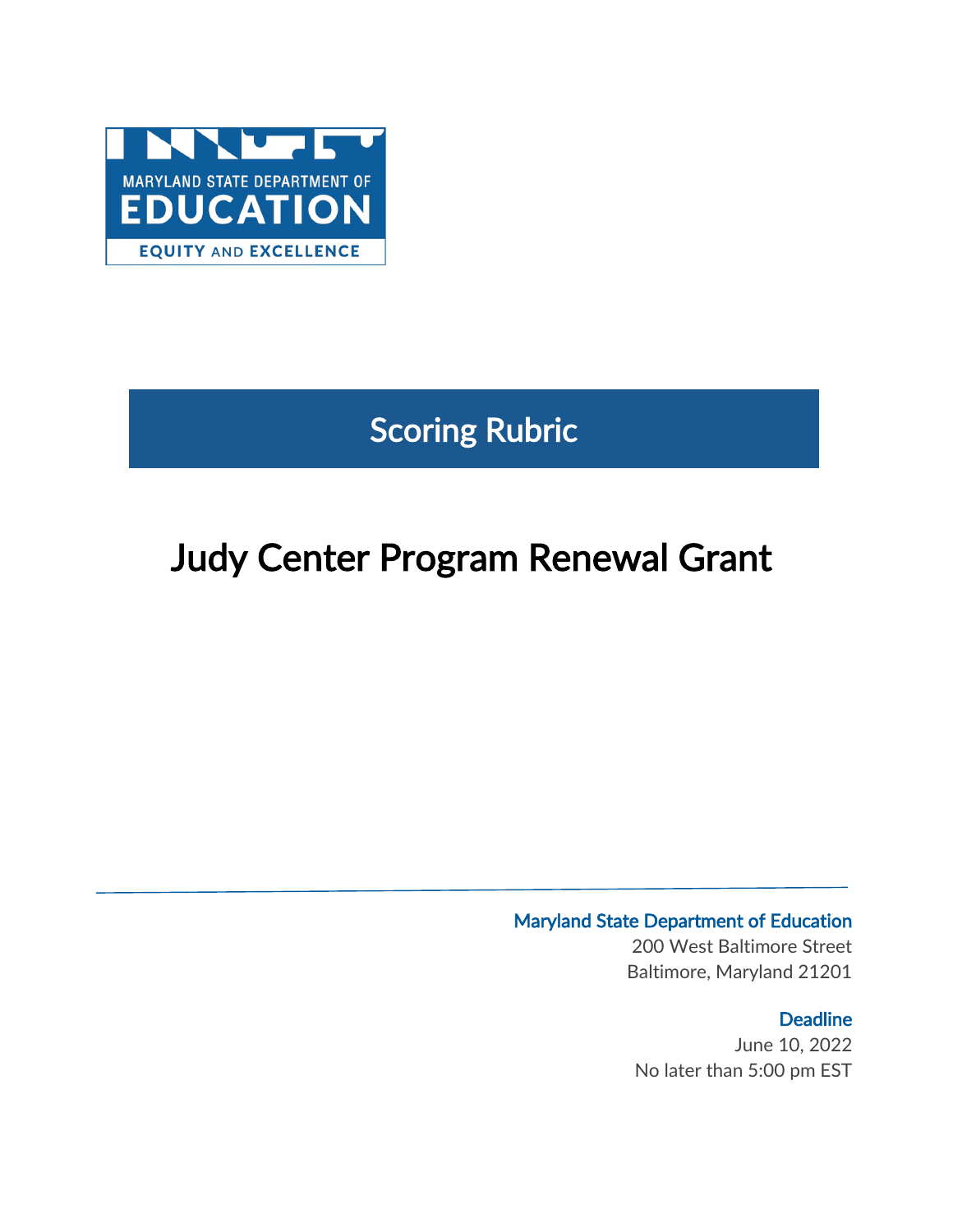#### MARYLAND STATE DEPARTMENT OF EDUCATION

#### Mohammed Choudhury

State Superintendent of Schools Secretary-Treasurer, Maryland State Board of Education

#### Deann M. Collins, Ed D.

Deputy Superintendent, Teaching and learning

#### Steven Hicks

Assistant State Superintendent, Division of Early Childhood Education

#### Larry Hogan

Governor

#### MARYLAND STATE BOARD OF EDUCATION

#### Clarence C. Crawford

President, Maryland State Board of Education

Charles R. Dashiell, Jr., Esq. (Vice President)

Shawn D. Bartley, Esq.

Gail Bates

Chuen-Chin Bianca Chang

Susan J. Getty, Ed.D.

Vermelle Greene, Ph.D.

Jean C. Halle

Dr. Joan Mele-McCarthy

Rachel L. McCusker

Lori Morrow

Brigadier General Warner I. Sumpter (Ret.)

Holly C. Wilcox, Ph.D.

Kevin Bokoum (Student Member)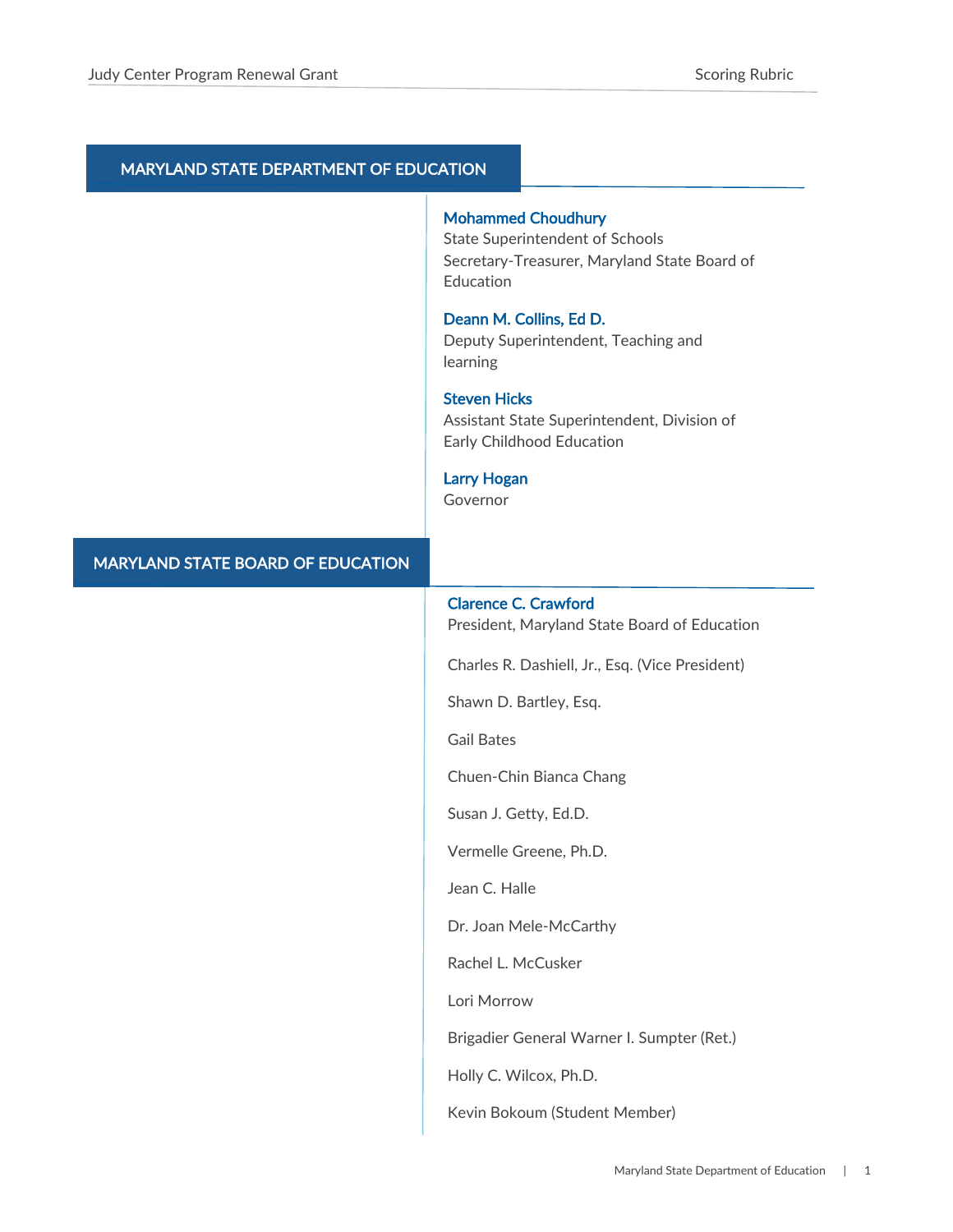## Table of Contents

| Criteria for Performance Measure 1- Family Engagement Component Focus (5 points) 8 |  |
|------------------------------------------------------------------------------------|--|
| Criteria for Performance Measure 2: Partnership Component Focus (5 points)10       |  |
| Criteria for Performance Measure 3: Case Management Component Focus (5 points)  12 |  |
|                                                                                    |  |
|                                                                                    |  |
|                                                                                    |  |
|                                                                                    |  |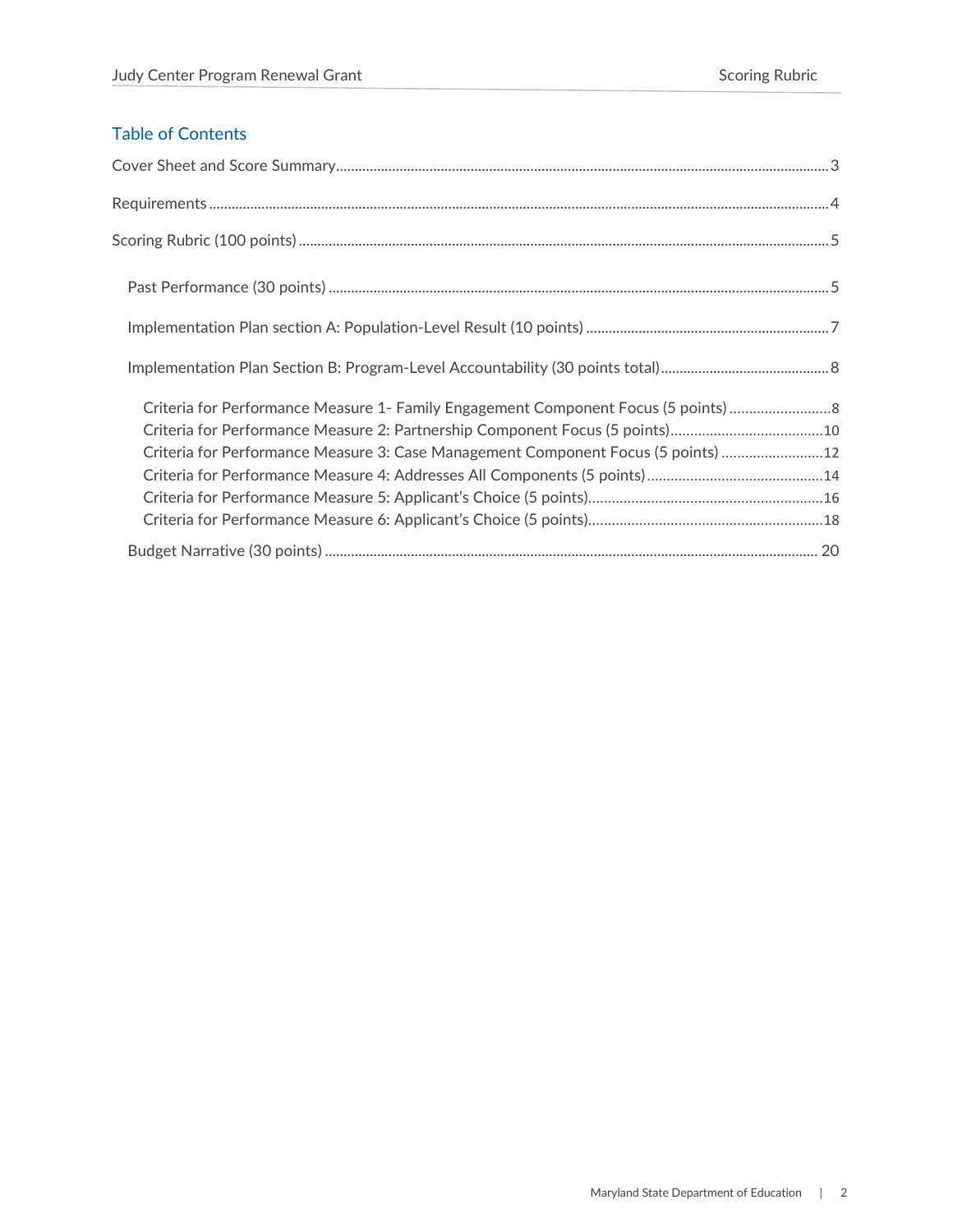# <span id="page-3-0"></span>Cover Sheet and Score Summary

Lead Agency: Maryland State Department of Education

| Date: ______________ |
|----------------------|

SCORE SUMMARY

| Section                       | Maximum Score | Reviewer's Score |
|-------------------------------|---------------|------------------|
| Past Performance              | 30            |                  |
| Implementation Plan Section A | 10            |                  |
| Implementation Plan Section B | 30            |                  |
| <b>Budget Narrative</b>       | 30            |                  |
|                               |               |                  |

TOTAL SCORE 100 22222222222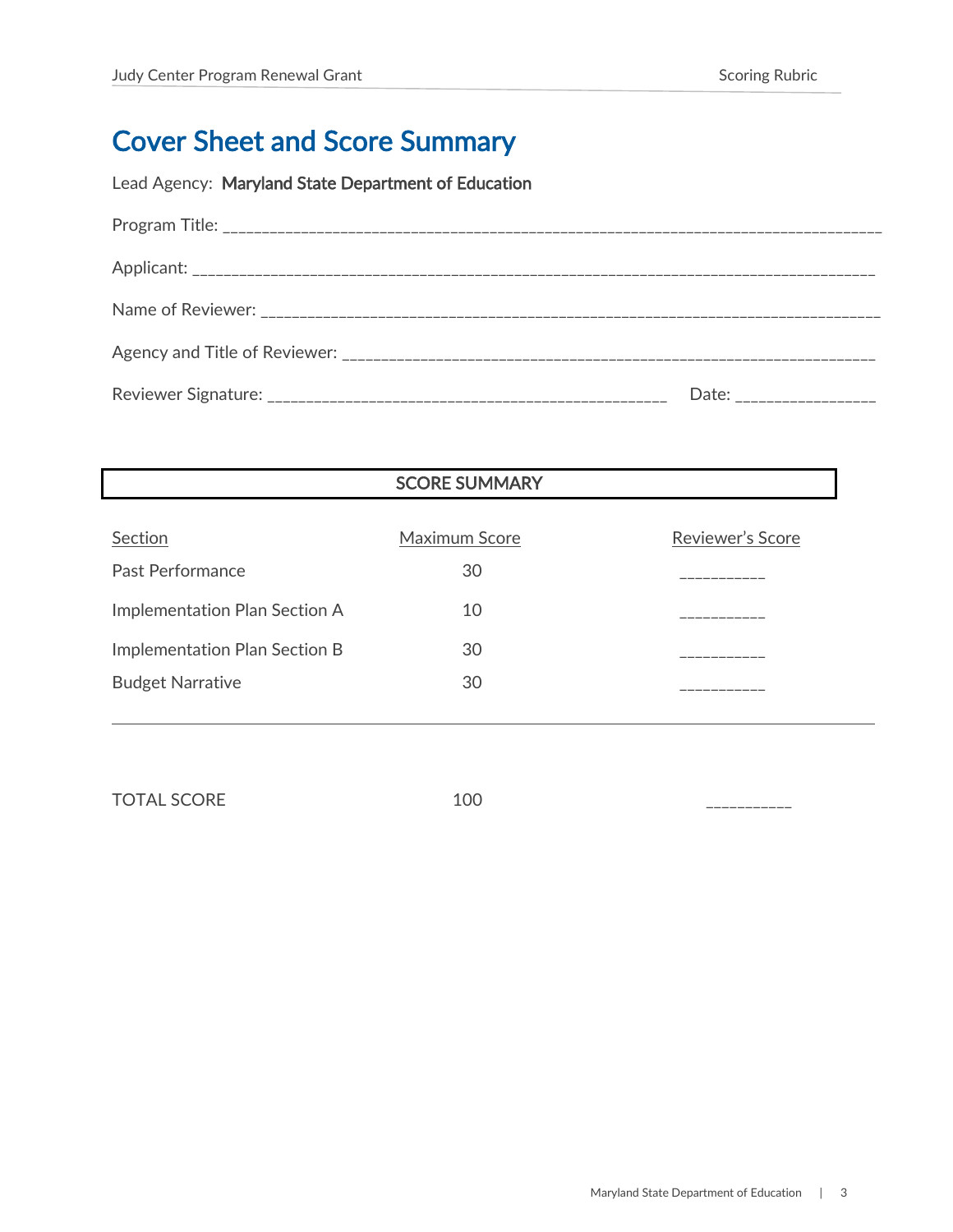# <span id="page-4-0"></span>**Requirements**

All proposals must meet the following requirements to be considered for funding (check all requirements met by this proposal):

- $\Box$  An electronic grant application form is provided on our website.
- $\Box$  Interested applicants must download the application, attach any supporting documentation as appendices, and submit the package in its entirety in pdf form.
- $\Box$  Applications must be submitted by email to [judycentergrants.msde@maryland.gov](mailto:judycentergrants.msde@maryland.gov)
- $\Box$  The prescribed cover page must be the first page of the proposal.
- $\Box$  The original application cover sheet must be signed in blue ink. Copies of the cover sheet must not be color photocopied.
- $\Box$  Application package must include a proposal cover sheet, project update, projected enrollment and growth chart, Implementation Plan A, Implementation Plan B, budget narrative, and all appendices (works cited, the name and contact information (phone number and email address) for the full-time Judy Center Coordinator and Family Services Coordinator, list of Steering Committee members, C-125 budget form, signed MOU, and signed assurances.
- $\Box$  Renewing sites will be assessed on past year's reporting information from the FY22 End of Year report and MSDE Specialist's overview of prior grant requirements.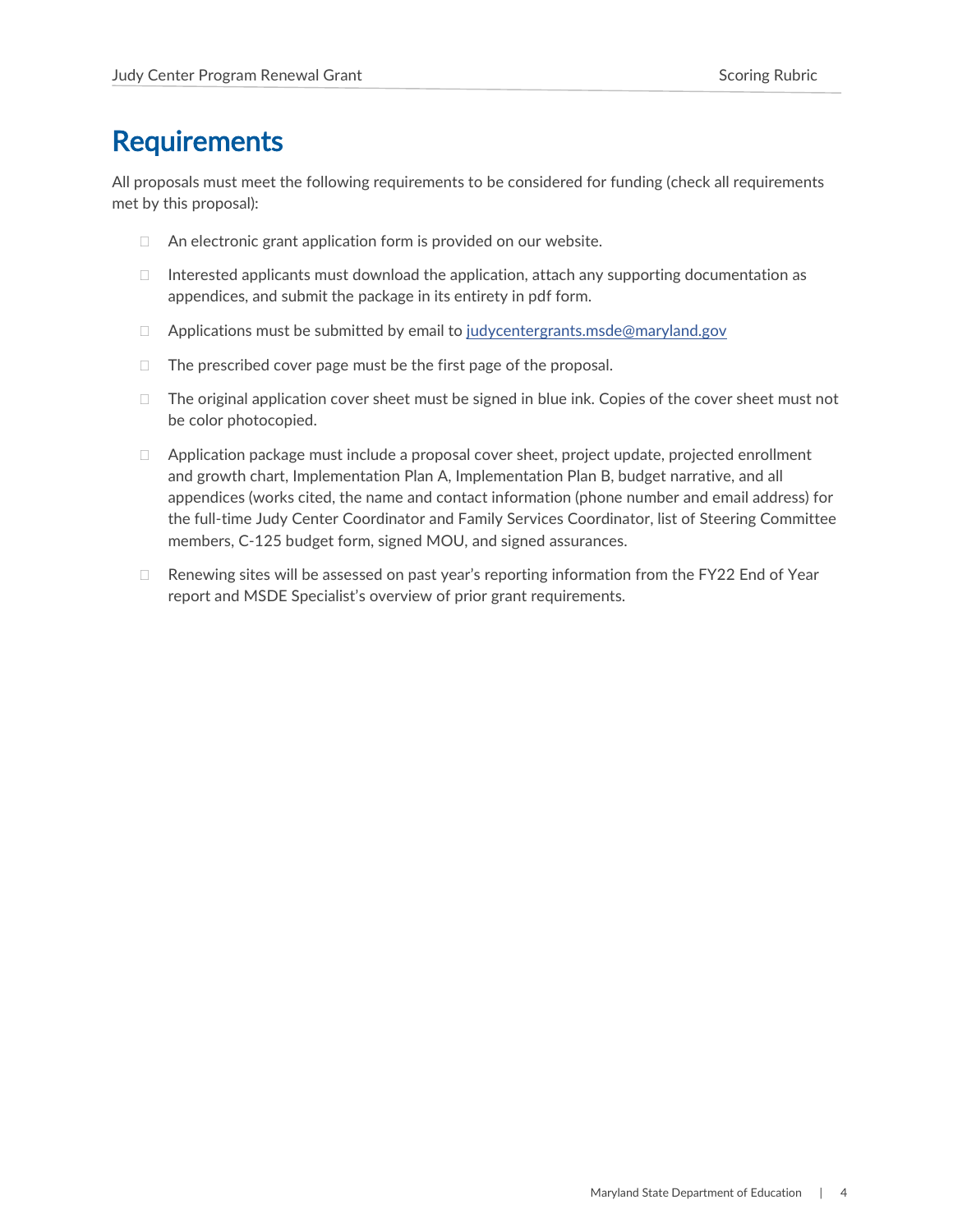# <span id="page-5-0"></span>Scoring Rubric (100 points)

### <span id="page-5-1"></span>PAST PERFORMANCE (30 POINTS)

Criteria:

- Project Update clearly explains how past data collection informs strategies for the future
- Project Update is 1,000 words or less
- Projected Enrollment and Actual Enrollment demonstrates an increase in participation served.
- FY22 End of Year report clearly states how the site met programmatic requirements and 12 Components, number of children, families, and providers served, how the site positively impacted their community, and provides any additional information for unmet goals
- MSDE specialists will provide an overview of the site's prior year's fiscal management, timeliness of required documentation, progress on action plans (as applicable), and attendance at required meetings/trainings/events.

| Exemplary                                                                                                                                                                                                                                       | Meets Standard                                                                                                                                                  | Does Not Meet Standard                                                                                                        |
|-------------------------------------------------------------------------------------------------------------------------------------------------------------------------------------------------------------------------------------------------|-----------------------------------------------------------------------------------------------------------------------------------------------------------------|-------------------------------------------------------------------------------------------------------------------------------|
| In addition to meeting all<br>conditions listing in "Meets<br>Standard"                                                                                                                                                                         | Meets all conditions listed for<br>each criterion                                                                                                               | Does not meet one or more of<br>the conditions listed for each<br>criterion                                                   |
| <b>Points 24-30</b>                                                                                                                                                                                                                             | <b>Points 12-23</b>                                                                                                                                             | Points 0-11                                                                                                                   |
| Project update clearly explains<br>how past data collection is<br>informing future strategies.                                                                                                                                                  | Project update provides a weak<br>explanation of prior's years data<br>and/or does not clearly state<br>how prior year's data will inform<br>future strategies. | Project update does not reflect<br>on prior year's data to inform<br>future strategies                                        |
| Stays within word limit                                                                                                                                                                                                                         | Stays within word limit                                                                                                                                         | Exceeds word limit                                                                                                            |
| Prior year's projected and actual<br>enrollment chart demonstrates<br>an increase in population served.                                                                                                                                         | Prior year's projected and actual<br>enrollment chart does not<br>demonstrate an increase in<br>population served.                                              | Does not provide prior year's<br>projected and actual enrollment<br>chart.                                                    |
| FY22 End of Year report clearly<br>states how the site met or<br>exceeded programmatic<br>requirements and 12<br>Components, number of<br>children, families, and providers<br>served, how the site positively<br>impacted their community, and | FY22 End of Year report<br>demonstrates the site's ability to<br>meet most programmatic<br>requirements and/or 12<br>components.                                | FY22 End of Year report<br>demonstrates the site's inability<br>to meet programmatic<br>requirements and/or 12<br>components. |

#### Past Performance (30 total points)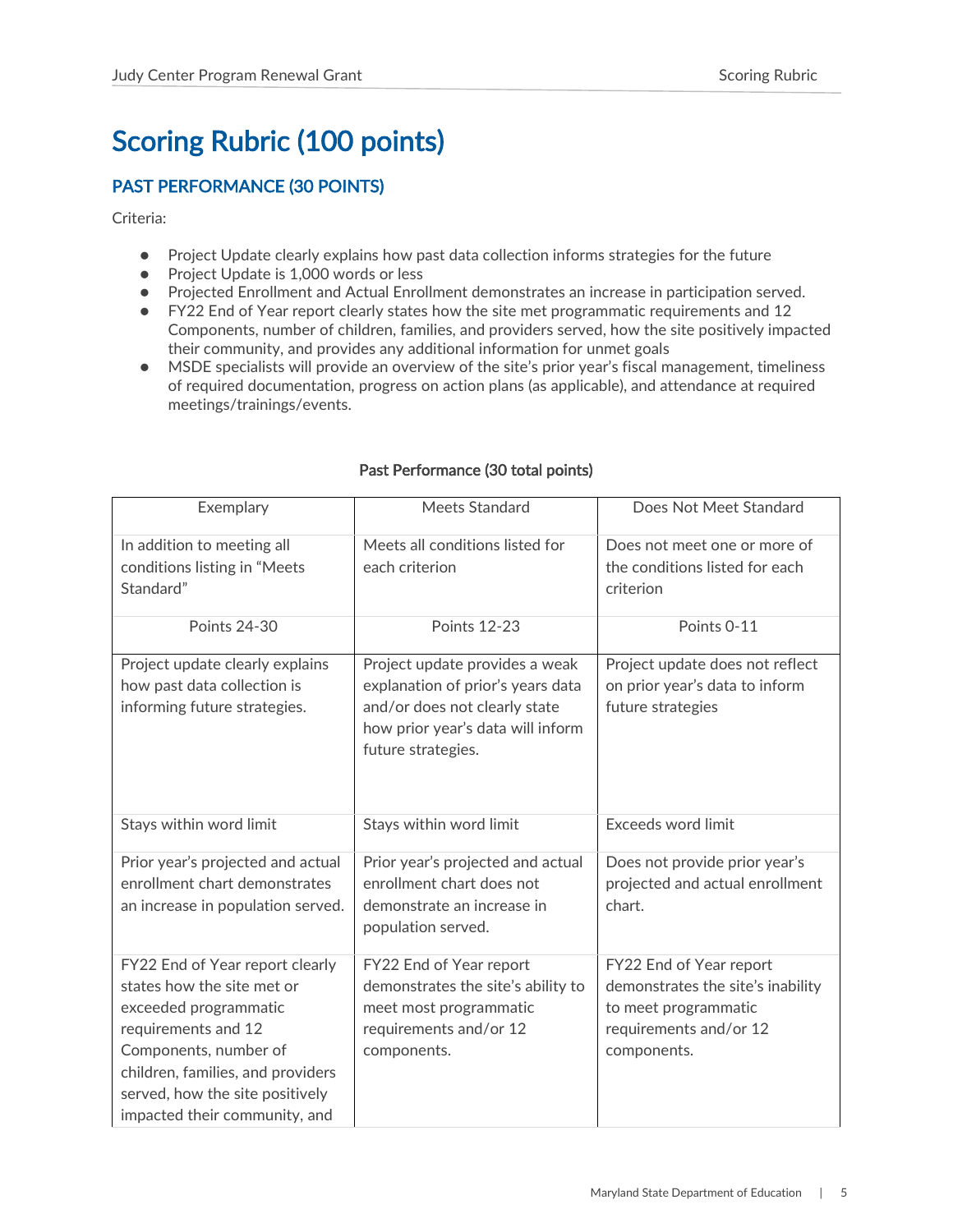| provides any additional<br>End of Year report does not<br>End of Year report does not<br>information for unmet goals.<br>demonstrate positive impact on<br>the community.<br>community.<br>End of year report does not fully<br>End of Year report does not<br>provide additional information<br>provide any additional<br>for unmet goals.<br>information for unmet goals.<br>In the prior year, the site<br>In the prior year, the site<br>In the prior year, the site<br>demonstrated excellent fiscal<br>demonstrated inconsistent fiscal<br>demonstrated poor fiscal<br>management, consistently<br>management, mostly turned in<br>management, consistently<br>turned in required<br>required documentation on time,<br>is working towards action plan<br>documentation on time,<br>demonstrated progress on action<br>goals (as applicable), and staff<br>plan (as applicable), and staff<br>plan (as applicable), and staff<br>mostly attended required<br>were consistently not in<br>consistently attended required<br>meetings/trainings/events.<br>attendance for required<br>meetings/trainings/events.<br>meetings/trainings/events. |  |                                                                  |
|----------------------------------------------------------------------------------------------------------------------------------------------------------------------------------------------------------------------------------------------------------------------------------------------------------------------------------------------------------------------------------------------------------------------------------------------------------------------------------------------------------------------------------------------------------------------------------------------------------------------------------------------------------------------------------------------------------------------------------------------------------------------------------------------------------------------------------------------------------------------------------------------------------------------------------------------------------------------------------------------------------------------------------------------------------------------------------------------------------------------------------------------------|--|------------------------------------------------------------------|
|                                                                                                                                                                                                                                                                                                                                                                                                                                                                                                                                                                                                                                                                                                                                                                                                                                                                                                                                                                                                                                                                                                                                                    |  | demonstrate positive impact on                                   |
|                                                                                                                                                                                                                                                                                                                                                                                                                                                                                                                                                                                                                                                                                                                                                                                                                                                                                                                                                                                                                                                                                                                                                    |  |                                                                  |
|                                                                                                                                                                                                                                                                                                                                                                                                                                                                                                                                                                                                                                                                                                                                                                                                                                                                                                                                                                                                                                                                                                                                                    |  | turned in documentation late,<br>has not made progress on action |
|                                                                                                                                                                                                                                                                                                                                                                                                                                                                                                                                                                                                                                                                                                                                                                                                                                                                                                                                                                                                                                                                                                                                                    |  |                                                                  |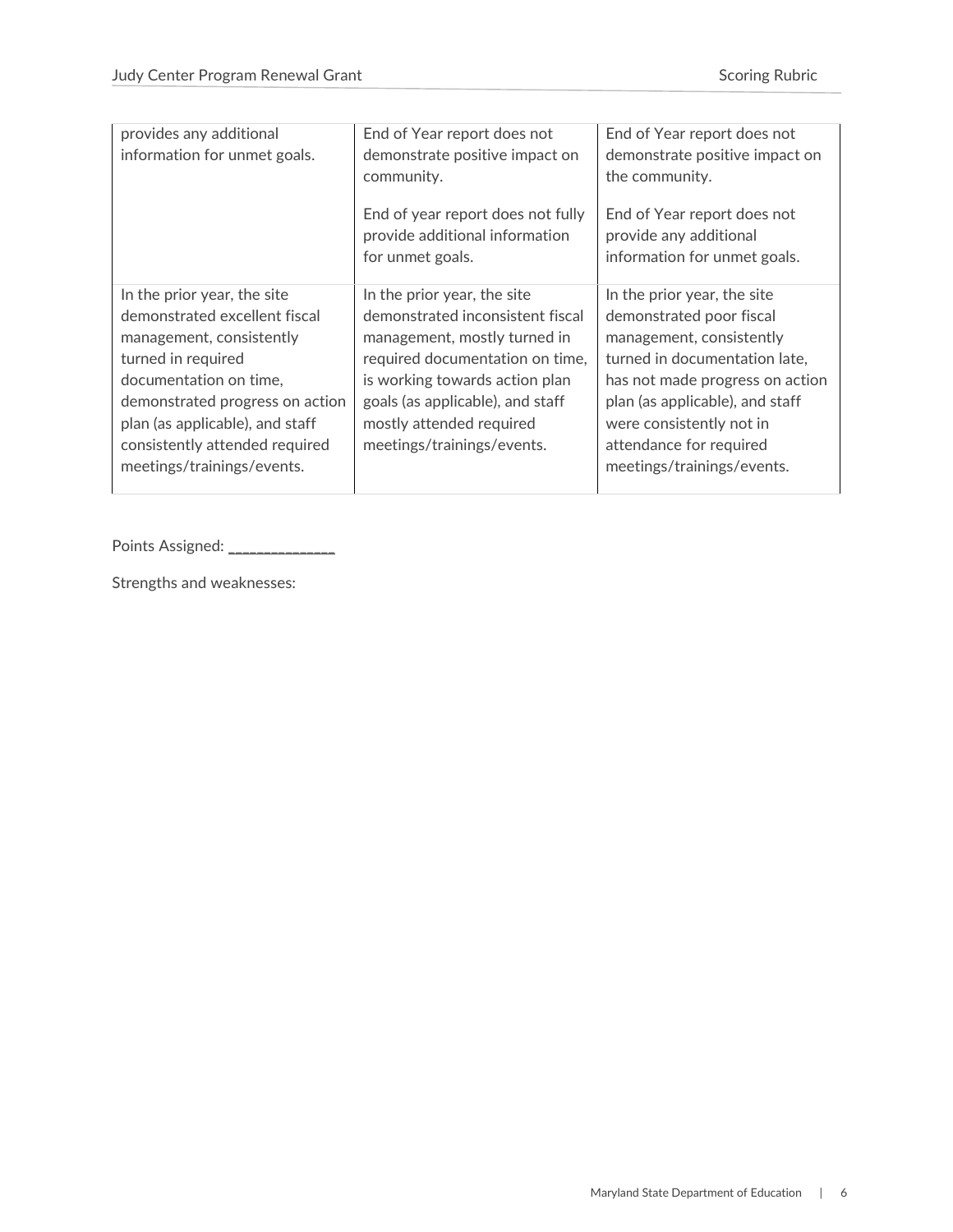### <span id="page-7-0"></span>IMPLEMENTATION PLAN SECTION A: POPULATION-LEVEL RESULT (10 POINTS)

Criteria:

- Chart displays 3-years of KRA data for children within the school's catchment area
- Chart matches specifications
- Clearly states broad strategies in 1000 words or less
- Clearly states target percentage

#### Implementation Plan Section A (10 total points)

| <b>Exemplary</b>                                                                                                                                                  | <b>Meets Standard</b>                                                                                                                                    | Does Not Meet Standard                                                                   |
|-------------------------------------------------------------------------------------------------------------------------------------------------------------------|----------------------------------------------------------------------------------------------------------------------------------------------------------|------------------------------------------------------------------------------------------|
| In addition to meeting all<br>conditions listing in "Meets<br>Standard"                                                                                           | Meets all conditions listed<br>for each criterion                                                                                                        | Does not meet one or more<br>of the conditions listed for<br>each criterion              |
| Points 8-10                                                                                                                                                       | Points 5-7                                                                                                                                               | Points 0-4                                                                               |
| A chart displaying 3-years of<br>KRA data for children within<br>the school's catchment area<br>is shown matching<br>specifications                               | Chart is provided, but does<br>not meet specifications                                                                                                   | Does not provide chart                                                                   |
| Identities multiple strategies<br>and clearly articulates how<br>each strategy is connected<br>to improving KRA scores<br>while staying within the<br>word limit. | Identifies a few strategies<br>but does not clearly<br>articulate how strategies are<br>connected to improving KRA<br>scores.<br>Stays within word limit | Does not clearly articulate<br>broad strategies<br>Exceeds word limit                    |
| Provides a percentage which<br>is challenging and attainable<br>in a three-year span of time                                                                      | Provides a percentage which<br>is not challenging and/or<br>attainable in a three-year<br>span of time                                                   | Does not provide a target<br>percentage.<br>Provides anything other<br>than a percentage |

Points Assigned: \_\_\_\_\_\_\_\_\_\_\_\_\_\_\_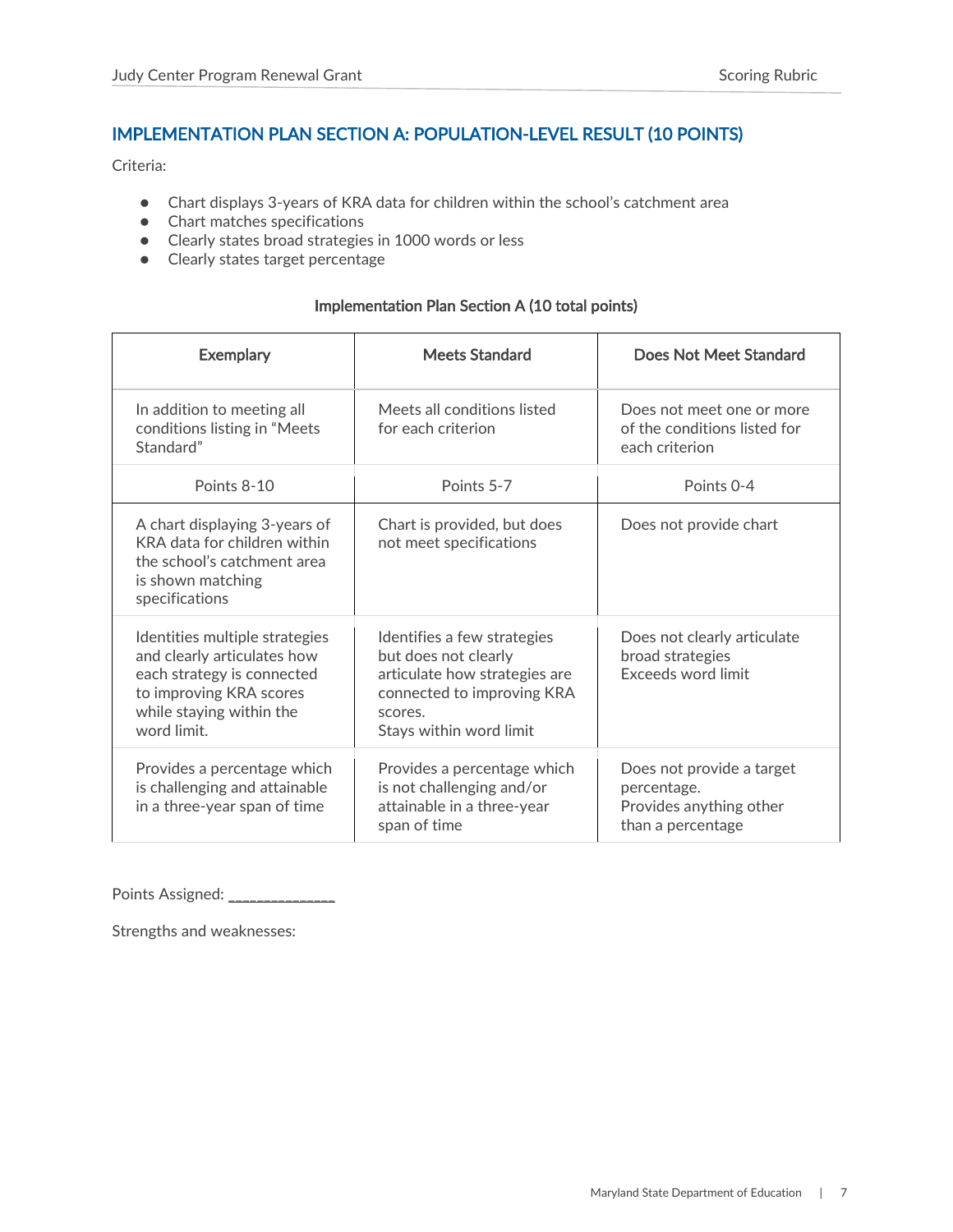#### <span id="page-8-0"></span>IMPLEMENTATION PLAN SECTION B: PROGRAM-LEVEL ACCOUNTABILITY (30 POINTS TOTAL)

#### <span id="page-8-1"></span>Criteria for Performance Measure 1- Family Engagement Component Focus (5 points)

- Explanation addressing how the performance measure will be tracked are clearly stated
- Explanation of current performance measure status is clearly stated
- Target for performance measure is both ambitious and realistic.
- Explanation of the story behind performance measure is comprehensive
- List of partners are specific to the needs of this performance measure
- Strategies to turn the curve/improve performance measure are clearly stated
- Action Steps are clearly stated
- Action Steps include who is responsible for the action and when the step should occur

#### How much: Average number of engagements a child/family participates in a Judy Center event or offering (5 total points)

| <b>Exemplary</b>                                                                                                                                                             | <b>Meets Standard</b>                                                                                                                                      | Does Not Meet Standard                                                                                                             |
|------------------------------------------------------------------------------------------------------------------------------------------------------------------------------|------------------------------------------------------------------------------------------------------------------------------------------------------------|------------------------------------------------------------------------------------------------------------------------------------|
| In addition to meeting all<br>conditions listing in "Meets<br>Standard"                                                                                                      | Meets all conditions listed<br>for each criterion                                                                                                          | Does not meet one or more<br>of the conditions listed for<br>each criterion                                                        |
| Points 4-5                                                                                                                                                                   | Points 2-3                                                                                                                                                 | Points 0-1                                                                                                                         |
| Explanation addressing how<br>the performance measure<br>will be tracked are clearly<br>stated and realistic to<br>implement<br>Meets word limit                             | Explanation does not clearly<br>explain how the<br>performance measure will be<br>tracked or explanation is<br>vague<br>Exceeds word limit                 | No explanation provided                                                                                                            |
| <b>Explanation of current</b><br>performance measure status<br>is clearly articulated<br>Meets word limit                                                                    | Current performance<br>measure status is not clearly<br>articulated, or a well-<br>rounded answer is not<br>provided.<br><b>Exceeds word limit</b>         | Current performance<br>measure status is not<br>provided                                                                           |
| Target for performance<br>measure is both ambitious<br>and realistic.<br>Target is stated in number or<br>percent values.                                                    | Target for performance<br>measure is not ambitious<br>and/or unrealistic for this<br>time period.<br>Target is not stated in a<br>number or percent value. | No target is provided, or<br>target is provided as a<br>narrative.                                                                 |
| Explanation of the story<br>behind performance<br>measure is comprehensive,<br>including positive, negative,<br>and anticipated factors that<br>may play a role in the data. | Explanation of the story<br>behind the data includes<br>some factors, without<br>providing a comprehensive<br>explanation.<br>Explanation only includes    | Explanation is not provided<br>or does not articulate the<br>story behind the data<br>proficiently.<br>Explanation only includes 1 |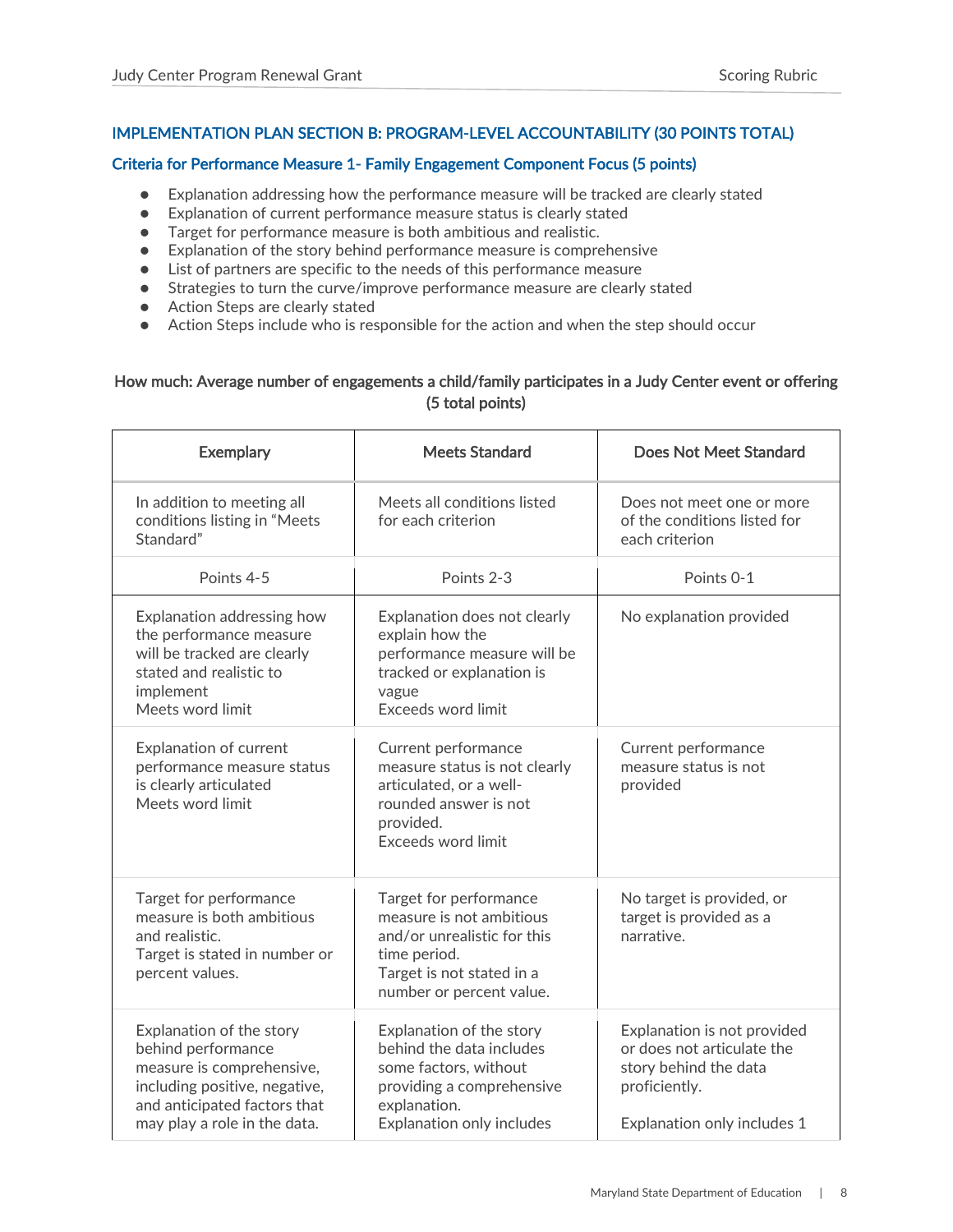| Any uncertainty surrounding<br>factors affecting the story<br>behind the performance<br>measure has been identified<br>along with a plan to address<br>this unknown.<br>Meets word limit                                                                               | two of the three (positive,<br>negative, or anticipated)<br>factors<br>Exceeds word limit                                                                                                                                                                                                                                                                                                                                           | or none of the three<br>(positive, negative, or<br>anticipated) factors<br>Exceeds word limit                                                                                                                                              |
|------------------------------------------------------------------------------------------------------------------------------------------------------------------------------------------------------------------------------------------------------------------------|-------------------------------------------------------------------------------------------------------------------------------------------------------------------------------------------------------------------------------------------------------------------------------------------------------------------------------------------------------------------------------------------------------------------------------------|--------------------------------------------------------------------------------------------------------------------------------------------------------------------------------------------------------------------------------------------|
| List of partners are specific<br>to the needs of this<br>performance measure                                                                                                                                                                                           | List of partners includes<br>some organizations or<br>people who would not<br>contribute to this<br>performance measure                                                                                                                                                                                                                                                                                                             | No partners listed or all<br>partners are presented in an<br>overcompensating list.                                                                                                                                                        |
| Strategies to turn the<br>curve/improve performance<br>measure are clearly stated<br>and capture high-level ideas.<br>Meets word limit                                                                                                                                 | Strategies to turn the<br>curve/improve performance<br>measure are not clearly<br>stated.<br>Only one strategy is<br>presented<br><b>Exceeds word limit</b>                                                                                                                                                                                                                                                                         | No strategies are provided                                                                                                                                                                                                                 |
| Three action steps are<br>clearly stated and easily<br>understood by the scorer as<br>to how this step will be<br>carried out.<br>Each action step includes<br>who is responsible for the<br>action and when the step<br>should occur.<br>All directives are followed. | Less than three action steps<br>are clearly stated and easily<br>understood by the scorer as<br>to how this step will be<br>completed.<br>Action steps are not clearly<br>stated or easily understood<br>by the scorer as to how the<br>step will be completed.<br>One or two action steps<br>does not include who is<br>responsible for the action<br>and when the step should<br>occur.<br>One of two directives are<br>followed. | More than three action<br>steps are provided.<br>No action steps are<br>provided.<br>Three or more action steps<br>do not include who is<br>responsible for the action or<br>when the step should occur.<br>Neither directive is followed. |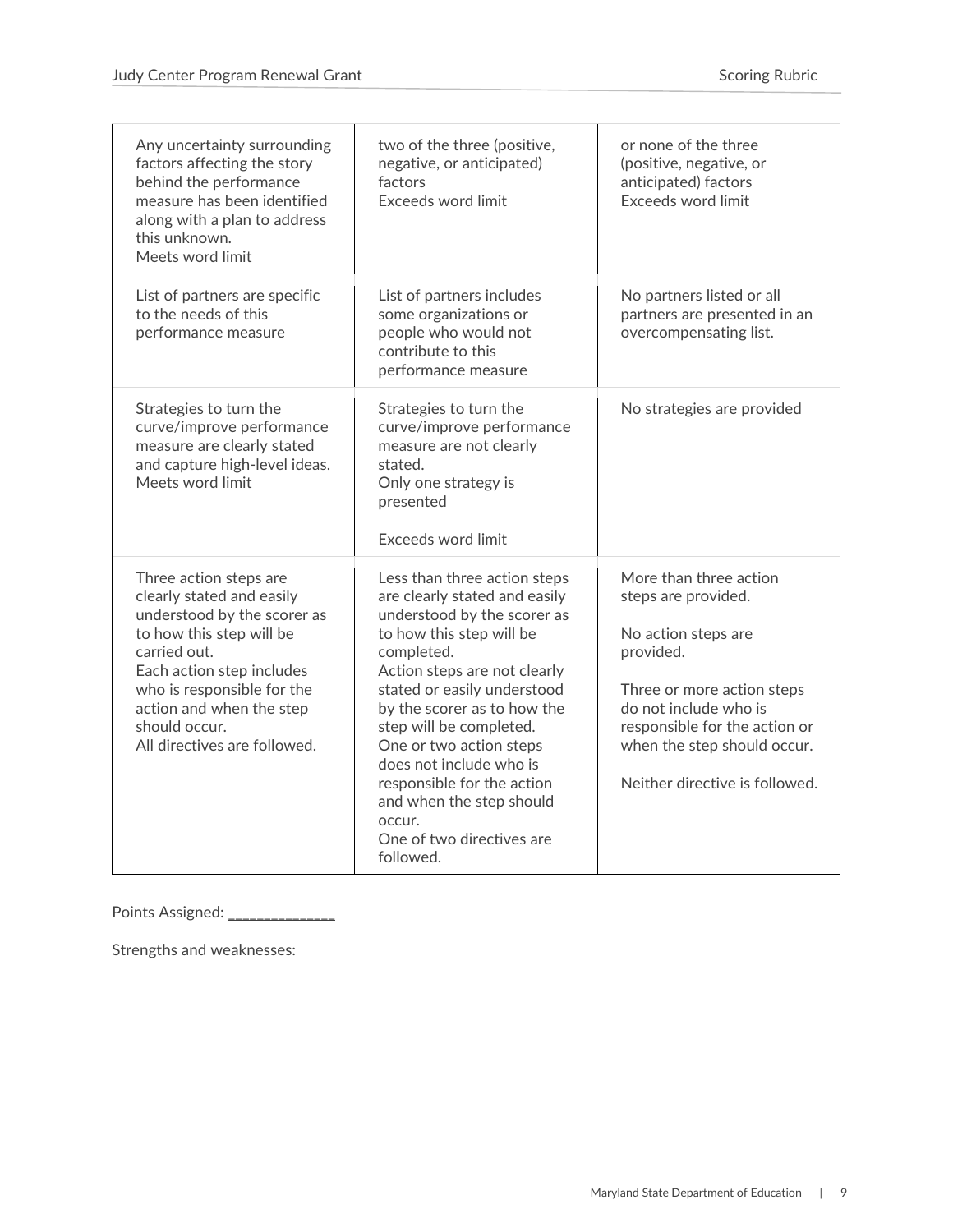#### <span id="page-10-0"></span>Criteria for Performance Measure 2: Partnership Component Focus (5 points)

- Explanation addressing how the performance measure will be tracked are clearly stated
- Explanation of current performance measure status is clearly stated
- Target for performance measure is both ambitious and realistic.
- Explanation of the story behind performance measure is comprehensive
- List of partners are specific to the needs of this performance measure
- Strategies to turn the curve/improve performance measure are clearly stated
- Action Steps are clearly stated
- Action Steps include who is responsible for the action and when the step should occur

#### How much: Number of professional development opportunities offered to partners and friends of the Judy Center (5 total points)

| <b>Exemplary</b>                                                                                                                                                                                            | <b>Meets Standard</b>                                                                                                                                                                  | <b>Does Not Meet Standard</b>                                                                                                                              |
|-------------------------------------------------------------------------------------------------------------------------------------------------------------------------------------------------------------|----------------------------------------------------------------------------------------------------------------------------------------------------------------------------------------|------------------------------------------------------------------------------------------------------------------------------------------------------------|
| In addition to meeting all<br>conditions listing in "Meets<br>Standard"                                                                                                                                     | Meets all conditions listed<br>for each criterion                                                                                                                                      | Does not meet one or more<br>of the conditions listed for<br>each criterion                                                                                |
| Points 4-5                                                                                                                                                                                                  | Points 2-3                                                                                                                                                                             | Points 0-1                                                                                                                                                 |
| Explanation addressing how<br>the performance measure<br>will be tracked are clearly<br>stated and realistic to<br>implement<br>Meets word limit                                                            | Explanation does not clearly<br>explain how the<br>performance measure will be<br>tracked or explanation is<br>vague<br>Exceeds word limit                                             | No explanation provided                                                                                                                                    |
| Explanation of current<br>performance measure status<br>is clearly articulated<br>Meets word limit                                                                                                          | Current performance<br>measure status is not clearly<br>articulated, or a well-<br>rounded answer is not<br>provided.<br><b>Exceeds word limit</b>                                     | Current performance<br>measure status is not<br>provided                                                                                                   |
| Target for performance<br>measure is both ambitious<br>and realistic.<br>Target is stated in number or<br>percent values.                                                                                   | Target for performance<br>measure is not ambitious<br>and/or unrealistic for this<br>time period.<br>Target is not stated in a<br>number or percent value.                             | No target is provided, or<br>target is provided as a<br>narrative.                                                                                         |
| Explanation of the story<br>behind performance<br>measure is comprehensive,<br>including positive, negative,<br>and anticipated factors that<br>may play a role in the data.<br>Any uncertainty surrounding | Explanation of the story<br>behind the data includes<br>some factors, without<br>providing a comprehensive<br>explanation.<br>Explanation only includes<br>two of the three (positive, | Explanation is not provided<br>or does not articulate the<br>story behind the data<br>proficiently.<br>Explanation only includes 1<br>or none of the three |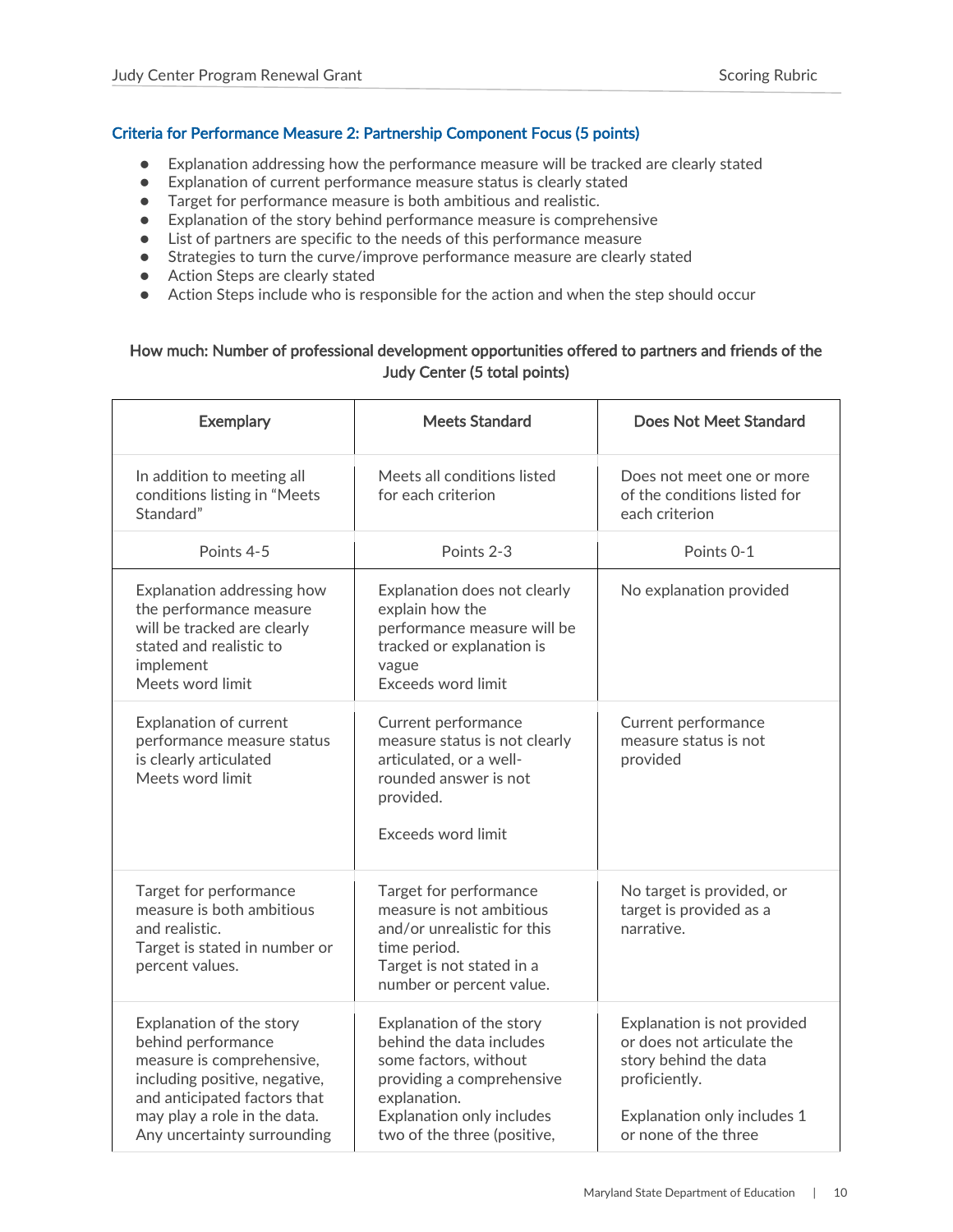| factors affecting the story<br>behind the performance<br>measure has been identified<br>along with a plan to address<br>this unknown.<br>Meets word limit                                                                                                              | negative, or anticipated)<br>factors<br>Exceeds word limit                                                                                                                                                                                                                                                                                                                                                                          | (positive, negative, or<br>anticipated) factors<br>Exceeds word limit                                                                                                                                                                      |
|------------------------------------------------------------------------------------------------------------------------------------------------------------------------------------------------------------------------------------------------------------------------|-------------------------------------------------------------------------------------------------------------------------------------------------------------------------------------------------------------------------------------------------------------------------------------------------------------------------------------------------------------------------------------------------------------------------------------|--------------------------------------------------------------------------------------------------------------------------------------------------------------------------------------------------------------------------------------------|
| List of partners are specific<br>to the needs of this<br>performance measure                                                                                                                                                                                           | List of partners includes<br>some organizations or<br>people who would not<br>contribute to this<br>performance measure                                                                                                                                                                                                                                                                                                             | No partners listed or all<br>partners are presented in an<br>overcompensating list.                                                                                                                                                        |
| Strategies to turn the<br>curve/improve performance<br>measure are clearly stated<br>and capture high-level ideas.<br>Meets word limit                                                                                                                                 | Strategies to turn the<br>curve/improve performance<br>measure are not clearly<br>stated.<br>Only one strategy is<br>presented<br><b>Exceeds word limit</b>                                                                                                                                                                                                                                                                         | No strategies are provided                                                                                                                                                                                                                 |
| Three action steps are<br>clearly stated and easily<br>understood by the scorer as<br>to how this step will be<br>carried out.<br>Each action step includes<br>who is responsible for the<br>action and when the step<br>should occur.<br>All directives are followed. | Less than three action steps<br>are clearly stated and easily<br>understood by the scorer as<br>to how this step will be<br>completed.<br>Action steps are not clearly<br>stated or easily understood<br>by the scorer as to how the<br>step will be completed.<br>One or two action steps<br>does not include who is<br>responsible for the action<br>and when the step should<br>OCCUL.<br>One of two directives are<br>followed. | More than three action<br>steps are provided.<br>No action steps are<br>provided.<br>Three or more action steps<br>do not include who is<br>responsible for the action or<br>when the step should occur.<br>Neither directive is followed. |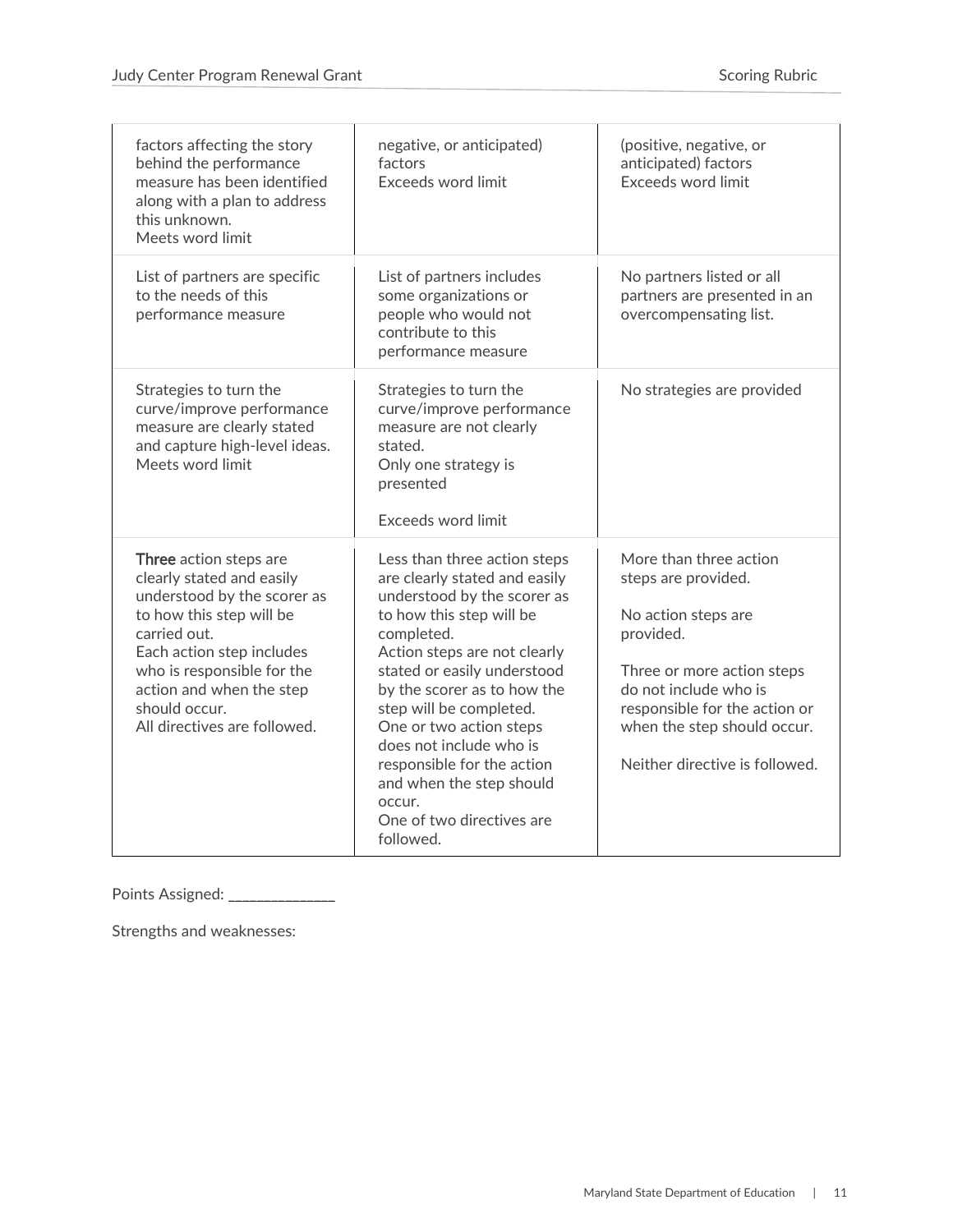#### <span id="page-12-0"></span>Criteria for Performance Measure 3: Case Management Component Focus (5 points)

- Explanation addressing how the performance measure will be tracked are clearly stated
- Explanation of current performance measure status is clearly stated
- Target for performance measure is both ambitious and realistic.
- Explanation of the story behind performance measure is comprehensive
- List of partners are specific to the needs of this performance measure
- Strategies to turn the curve/improve performance measure are clearly stated
- Action Steps are clearly stated
- Action Steps include who is responsible for the action and when the step should occur

#### How well: Percent of families achieving case management goals (5 total points)

| <b>Exemplary</b>                                                                                                                                                                                            | <b>Meets Standard</b>                                                                                                                                                                  | Does Not Meet Standard                                                                                                                                     |
|-------------------------------------------------------------------------------------------------------------------------------------------------------------------------------------------------------------|----------------------------------------------------------------------------------------------------------------------------------------------------------------------------------------|------------------------------------------------------------------------------------------------------------------------------------------------------------|
| In addition to meeting all<br>conditions listing in "Meets<br>Standard"                                                                                                                                     | Meets all conditions listed<br>for each criterion                                                                                                                                      | Does not meet one or more<br>of the conditions listed for<br>each criterion                                                                                |
| Points 4-5                                                                                                                                                                                                  | Points 2-3                                                                                                                                                                             | Points 0-1                                                                                                                                                 |
| Explanation addressing how<br>the performance measure<br>will be tracked are clearly<br>stated and realistic to<br>implement<br>Meets word limit                                                            | Explanation does not clearly<br>explain how the<br>performance measure will be<br>tracked or explanation is<br>vague<br>Exceeds word limit                                             | No explanation provided                                                                                                                                    |
| <b>Explanation of current</b><br>performance measure status<br>is clearly articulated<br>Meets word limit                                                                                                   | Current performance<br>measure status is not clearly<br>articulated, or a well-<br>rounded answer is not<br>provided.<br>Exceeds word limit                                            | Current performance<br>measure status is not<br>provided                                                                                                   |
| Target for performance<br>measure is both ambitious<br>and realistic.<br>Target is stated in number or<br>percent values.                                                                                   | Target for performance<br>measure is not ambitious<br>and/or unrealistic for this<br>time period.<br>Target is not stated in a<br>number or percent value.                             | No target is provided, or<br>target is provided as a<br>narrative.                                                                                         |
| Explanation of the story<br>behind performance<br>measure is comprehensive,<br>including positive, negative,<br>and anticipated factors that<br>may play a role in the data.<br>Any uncertainty surrounding | Explanation of the story<br>behind the data includes<br>some factors, without<br>providing a comprehensive<br>explanation.<br>Explanation only includes<br>two of the three (positive, | Explanation is not provided<br>or does not articulate the<br>story behind the data<br>proficiently.<br>Explanation only includes 1<br>or none of the three |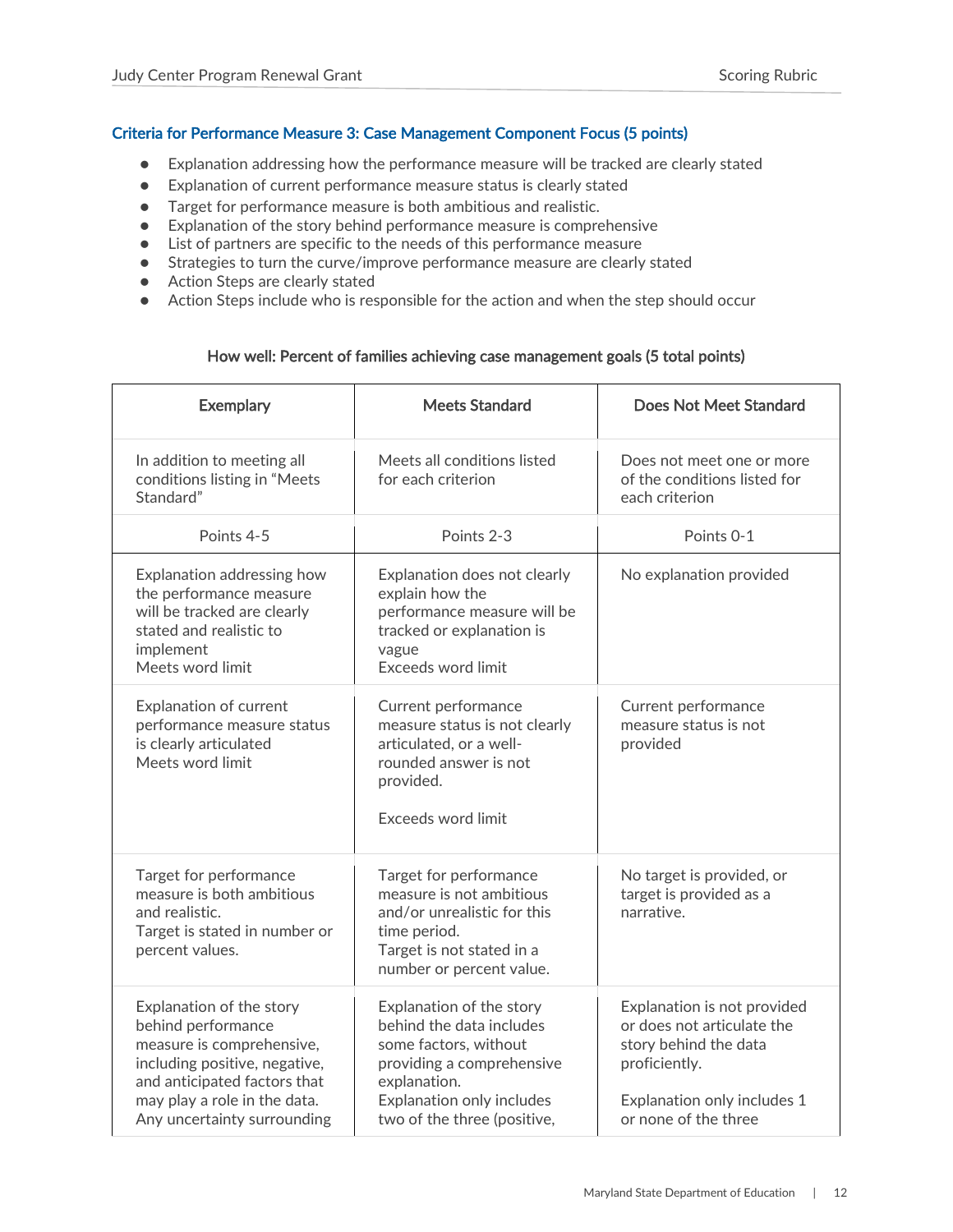| factors affecting the story<br>behind the performance<br>measure has been identified<br>along with a plan to address<br>this unknown.<br>Meets word limit                                                                                                              | negative, or anticipated)<br>factors<br>Exceeds word limit                                                                                                                                                                                                                                                                                                                                                                          | (positive, negative, or<br>anticipated) factors<br>Exceeds word limit                                                                                                                                                                      |
|------------------------------------------------------------------------------------------------------------------------------------------------------------------------------------------------------------------------------------------------------------------------|-------------------------------------------------------------------------------------------------------------------------------------------------------------------------------------------------------------------------------------------------------------------------------------------------------------------------------------------------------------------------------------------------------------------------------------|--------------------------------------------------------------------------------------------------------------------------------------------------------------------------------------------------------------------------------------------|
| List of partners are specific<br>to the needs of this<br>performance measure                                                                                                                                                                                           | List of partners includes<br>some organizations or<br>people who would not<br>contribute to this<br>performance measure                                                                                                                                                                                                                                                                                                             | No partners listed or all<br>partners are presented in an<br>overcompensating list.                                                                                                                                                        |
| Strategies to turn the<br>curve/improve performance<br>measure are clearly stated<br>and capture high-level ideas.<br>Meets word limit                                                                                                                                 | Strategies to turn the<br>curve/improve performance<br>measure are not clearly<br>stated.<br>Only one strategy is<br>presented<br><b>Exceeds word limit</b>                                                                                                                                                                                                                                                                         | No strategies are provided                                                                                                                                                                                                                 |
| Three action steps are<br>clearly stated and easily<br>understood by the scorer as<br>to how this step will be<br>carried out.<br>Each action step includes<br>who is responsible for the<br>action and when the step<br>should occur.<br>All directives are followed. | Less than three action steps<br>are clearly stated and easily<br>understood by the scorer as<br>to how this step will be<br>completed.<br>Action steps are not clearly<br>stated or easily understood<br>by the scorer as to how the<br>step will be completed.<br>One or two action steps<br>does not include who is<br>responsible for the action<br>and when the step should<br>OCCUL.<br>One of two directives are<br>followed. | More than three action<br>steps are provided.<br>No action steps are<br>provided.<br>Three or more action steps<br>do not include who is<br>responsible for the action or<br>when the step should occur.<br>Neither directive is followed. |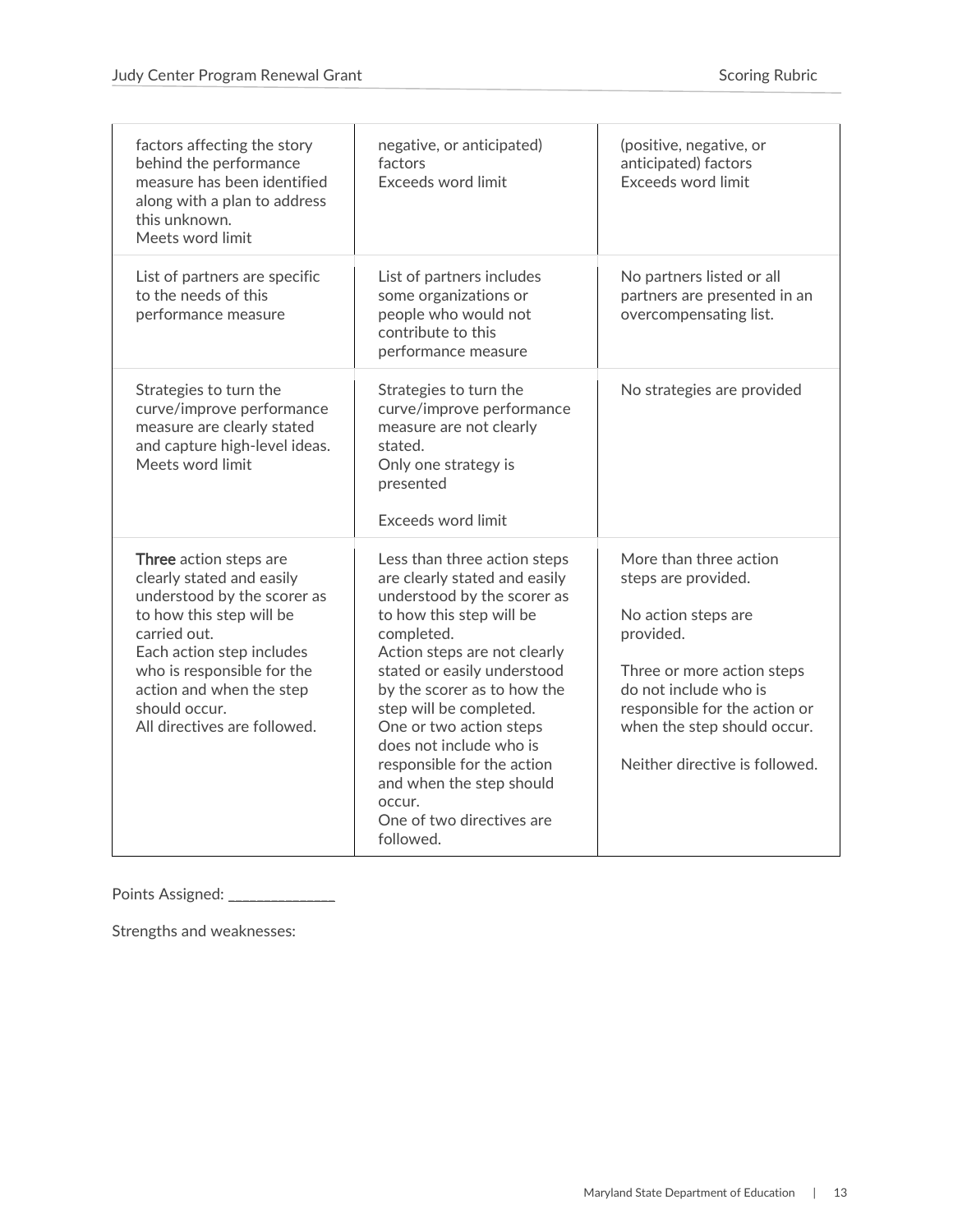#### <span id="page-14-0"></span>Criteria for Performance Measure 4: Addresses All Components (5 points)

- Explanation addressing how the performance measure will be tracked are clearly stated
- Explanation of current performance measure status is clearly stated
- Target for performance measure is both ambitious and realistic.
- Explanation of the story behind performance measure is comprehensive
- List of partners are specific to the needs of this performance measure
- Strategies to turn the curve/improve performance measure are clearly stated
- Action Steps are clearly stated
- Action Steps include who is responsible for the action and when the step should occur

#### Better off: Percent of children who engaged with the Judy Center for at least one year who demonstrate readiness on the Kindergarten Readiness Assessment (5 total points)

| <b>Exemplary</b>                                                                                                                                                                                            | <b>Meets Standard</b>                                                                                                                                                                  | Does Not Meet Standard                                                                                                                                     |
|-------------------------------------------------------------------------------------------------------------------------------------------------------------------------------------------------------------|----------------------------------------------------------------------------------------------------------------------------------------------------------------------------------------|------------------------------------------------------------------------------------------------------------------------------------------------------------|
| In addition to meeting all<br>conditions listing in "Meets<br>Standard"                                                                                                                                     | Meets all conditions listed<br>for each criterion                                                                                                                                      | Does not meet one or more<br>of the conditions listed for<br>each criterion                                                                                |
| Points 4-5                                                                                                                                                                                                  | Points 2-3                                                                                                                                                                             | Points 0-1                                                                                                                                                 |
| Explanation addressing how<br>the performance measure<br>will be tracked are clearly<br>stated and realistic to<br>implement<br>Meets word limit                                                            | Explanation does not clearly<br>explain how the<br>performance measure will be<br>tracked or explanation is<br>vague<br>Exceeds word limit                                             | No explanation provided                                                                                                                                    |
| Explanation of current<br>performance measure status<br>is clearly articulated<br>Meets word limit                                                                                                          | Current performance<br>measure status is not clearly<br>articulated, or a well-<br>rounded answer is not<br>provided.<br>Exceeds word limit                                            | Current performance<br>measure status is not<br>provided                                                                                                   |
| Target for performance<br>measure is both ambitious<br>and realistic.<br>Target is stated in number or<br>percent values.                                                                                   | Target for performance<br>measure is not ambitious<br>and/or unrealistic for this<br>time period.<br>Target is not stated in a<br>number or percent value.                             | No target is provided, or<br>target is provided as a<br>narrative.                                                                                         |
| Explanation of the story<br>behind performance<br>measure is comprehensive,<br>including positive, negative,<br>and anticipated factors that<br>may play a role in the data.<br>Any uncertainty surrounding | Explanation of the story<br>behind the data includes<br>some factors, without<br>providing a comprehensive<br>explanation.<br>Explanation only includes<br>two of the three (positive, | Explanation is not provided<br>or does not articulate the<br>story behind the data<br>proficiently.<br>Explanation only includes 1<br>or none of the three |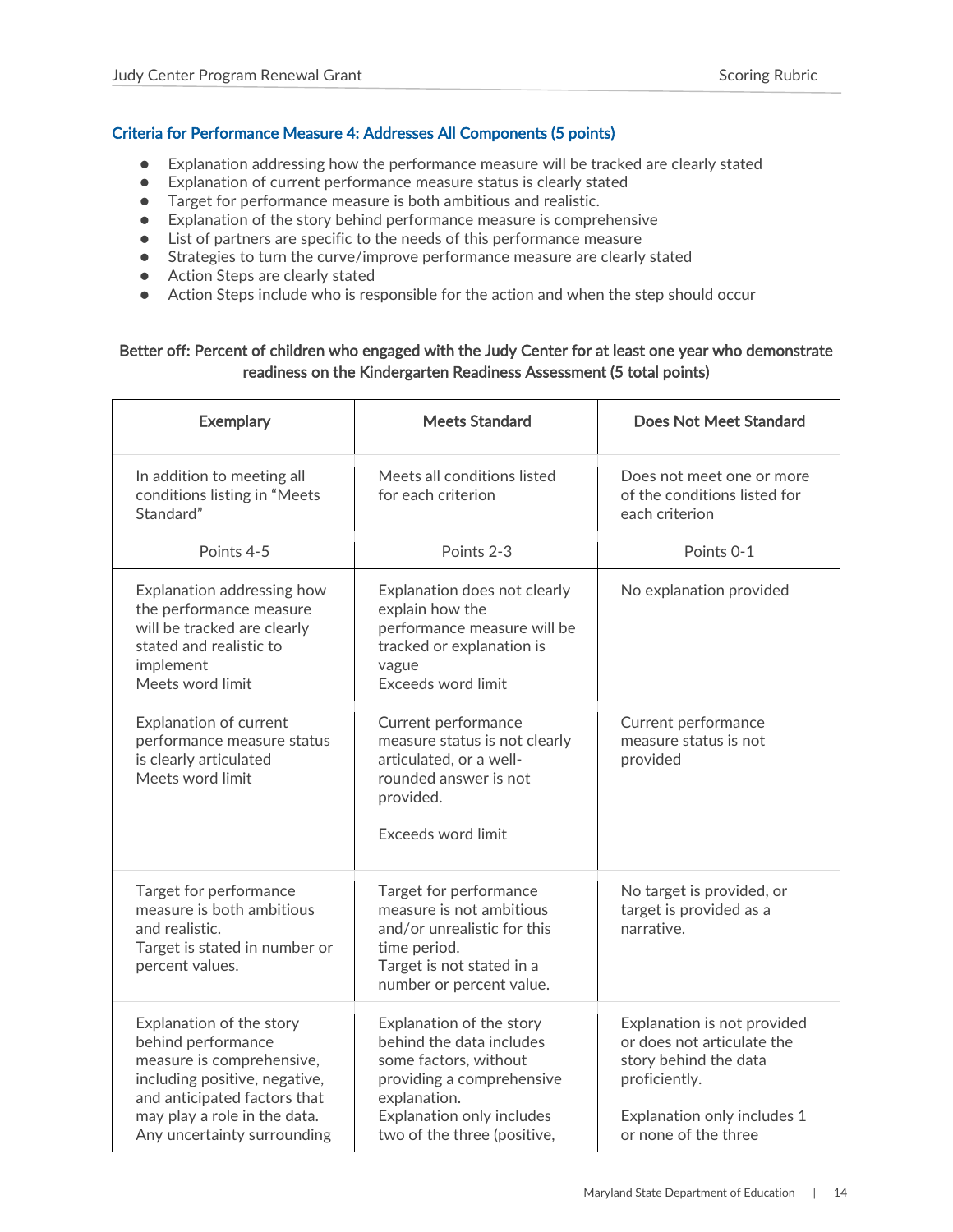| factors affecting the story<br>behind the performance<br>measure has been identified<br>along with a plan to address<br>this unknown.<br>Meets word limit                                                                                                              | negative, or anticipated)<br>factors<br>Exceeds word limit                                                                                                                                                                                                                                                                                                                                                                          | (positive, negative, or<br>anticipated) factors<br>Exceeds word limit                                                                                                                                                                      |
|------------------------------------------------------------------------------------------------------------------------------------------------------------------------------------------------------------------------------------------------------------------------|-------------------------------------------------------------------------------------------------------------------------------------------------------------------------------------------------------------------------------------------------------------------------------------------------------------------------------------------------------------------------------------------------------------------------------------|--------------------------------------------------------------------------------------------------------------------------------------------------------------------------------------------------------------------------------------------|
| List of partners are specific<br>to the needs of this<br>performance measure                                                                                                                                                                                           | List of partners includes<br>some organizations or<br>people who would not<br>contribute to this<br>performance measure                                                                                                                                                                                                                                                                                                             | No partners listed or all<br>partners are presented in an<br>overcompensating list.                                                                                                                                                        |
| Strategies to turn the<br>curve/improve performance<br>measure are clearly stated<br>and capture high-level ideas.<br>Meets word limit                                                                                                                                 | Strategies to turn the<br>curve/improve performance<br>measure are not clearly<br>stated.<br>Only one strategy is<br>presented<br><b>Exceeds word limit</b>                                                                                                                                                                                                                                                                         | No strategies are provided                                                                                                                                                                                                                 |
| Three action steps are<br>clearly stated and easily<br>understood by the scorer as<br>to how this step will be<br>carried out.<br>Each action step includes<br>who is responsible for the<br>action and when the step<br>should occur.<br>All directives are followed. | Less than three action steps<br>are clearly stated and easily<br>understood by the scorer as<br>to how this step will be<br>completed.<br>Action steps are not clearly<br>stated or easily understood<br>by the scorer as to how the<br>step will be completed.<br>One or two action steps<br>does not include who is<br>responsible for the action<br>and when the step should<br>OCCUL.<br>One of two directives are<br>followed. | More than three action<br>steps are provided.<br>No action steps are<br>provided.<br>Three or more action steps<br>do not include who is<br>responsible for the action or<br>when the step should occur.<br>Neither directive is followed. |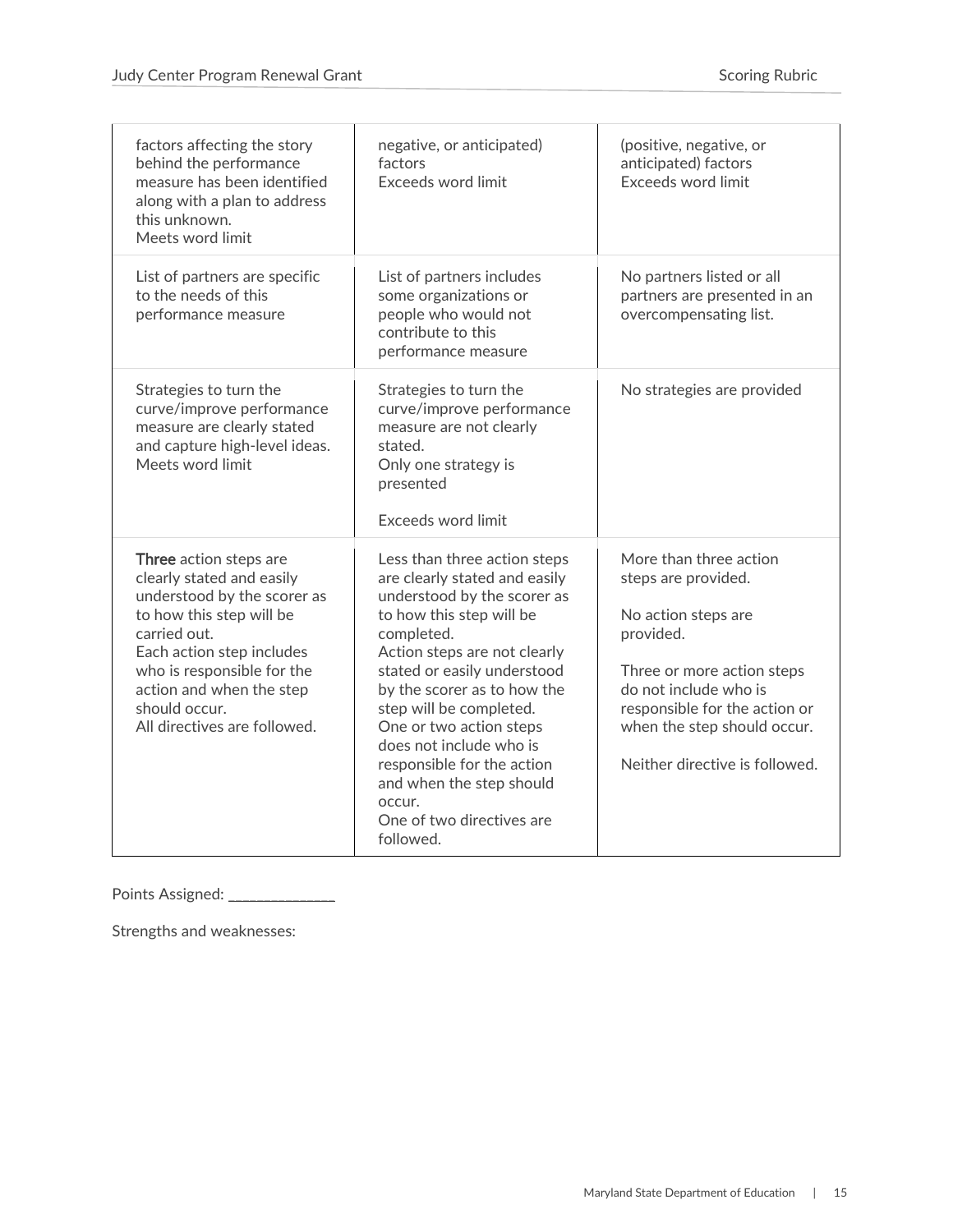#### <span id="page-16-0"></span>Criteria for Performance Measure 5: Applicant's Choice (5 points)

- One "How Much" or "How Well" performance measure is selected from provided examples@
- Explanation addressing how the performance measure will be tracked are clearly stated
- Explanation of current performance measure status is clearly stated
- Target for performance measure is both ambitious and realistic.
- Explanation of the story behind performance measure is comprehensive
- List of partners are specific to the needs of this performance measure
- Strategies to turn the curve/improve performance measure are clearly stated
- Action Steps are clearly stated
- Action Steps include who is responsible for the action and when the step should occur

#### Applicant's Choice of Either a "How Much" or "How Well" Performance Measure (5 total points)

This performance measure must be selected from the list of "how much" performance measure options

| <b>Exemplary</b>                                                                                                                                                                                            | <b>Meets Standard</b>                                                                                                                                                                  | Does Not Meet Standard                                                                                                                                     |
|-------------------------------------------------------------------------------------------------------------------------------------------------------------------------------------------------------------|----------------------------------------------------------------------------------------------------------------------------------------------------------------------------------------|------------------------------------------------------------------------------------------------------------------------------------------------------------|
| In addition to meeting all<br>conditions listing in "Meets<br>Standard"                                                                                                                                     | Meets all conditions listed<br>for each criterion                                                                                                                                      | Does not meet one or more<br>of the conditions listed for<br>each criterion                                                                                |
| Points 4-5                                                                                                                                                                                                  | Points 2-3                                                                                                                                                                             | Points 0-1                                                                                                                                                 |
| Explanation addressing how<br>the performance measure<br>will be tracked are clearly<br>stated and realistic to<br>implement<br>Meets word limit                                                            | Explanation does not clearly<br>explain how the<br>performance measure will be<br>tracked or explanation is<br>vague<br><b>Exceeds word limit</b>                                      | No explanation provided                                                                                                                                    |
| Explanation of current<br>performance measure status<br>is clearly articulated<br>Meets word limit                                                                                                          | Current performance<br>measure status is not clearly<br>articulated, or a well-<br>rounded answer is not<br>provided.<br>Exceeds word limit                                            | Current performance<br>measure status is not<br>provided                                                                                                   |
| Target for performance<br>measure is both ambitious<br>and realistic.<br>Target is stated in number or<br>percent values.                                                                                   | Target for performance<br>measure is not ambitious<br>and/or unrealistic for this<br>time period.<br>Target is not stated in a<br>number or percent value.                             | No target is provided, or<br>target is provided as a<br>narrative.                                                                                         |
| Explanation of the story<br>behind performance<br>measure is comprehensive,<br>including positive, negative,<br>and anticipated factors that<br>may play a role in the data.<br>Any uncertainty surrounding | Explanation of the story<br>behind the data includes<br>some factors, without<br>providing a comprehensive<br>explanation.<br>Explanation only includes<br>two of the three (positive, | Explanation is not provided<br>or does not articulate the<br>story behind the data<br>proficiently.<br>Explanation only includes 1<br>or none of the three |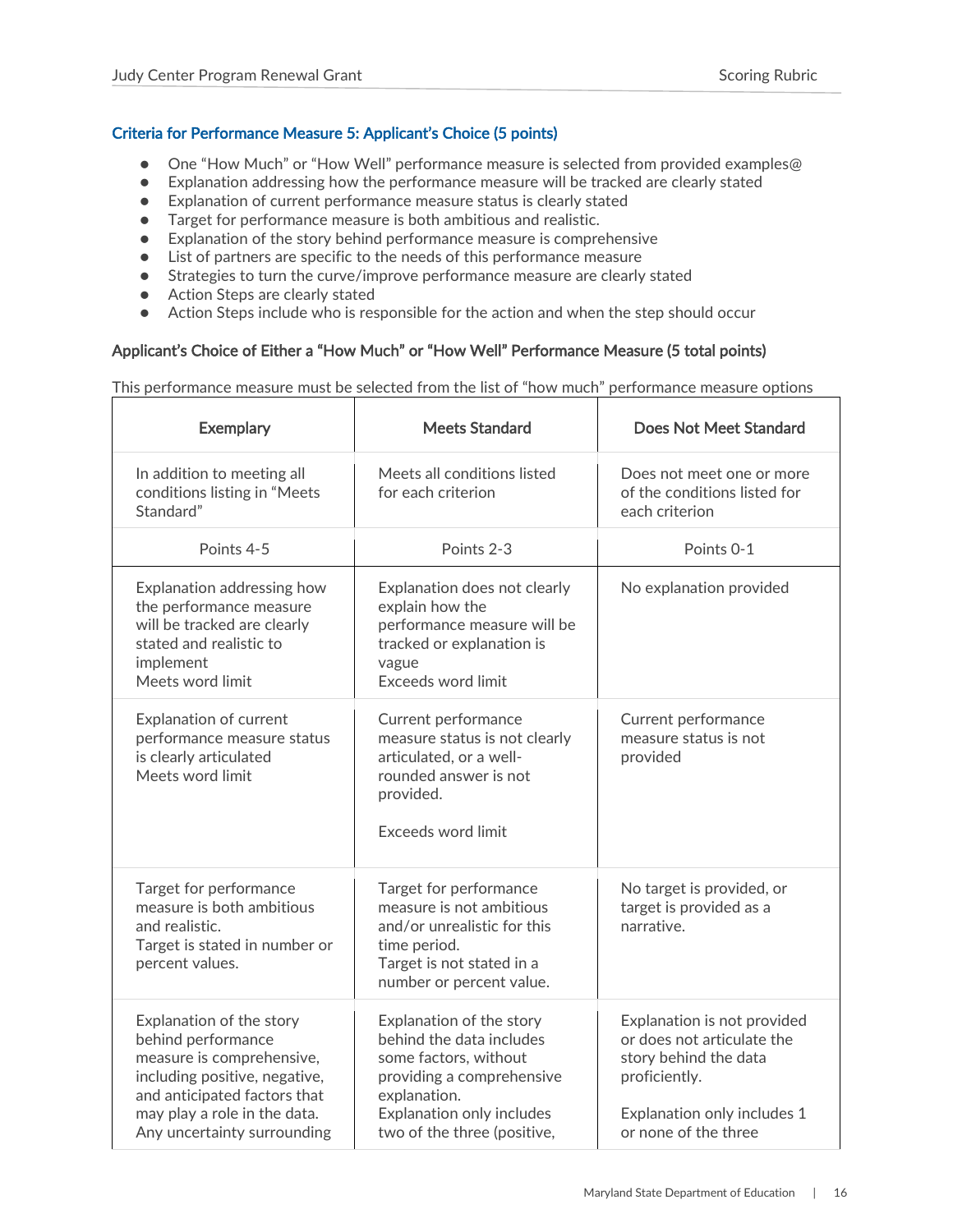| factors affecting the story<br>behind the performance<br>measure has been identified<br>along with a plan to address<br>this unknown.<br>Meets word limit                                                                                                              | negative, or anticipated)<br>factors<br>Exceeds word limit                                                                                                                                                                                                                                                                                                                                                                          | (positive, negative, or<br>anticipated) factors<br>Exceeds word limit                                                                                                                                                                      |
|------------------------------------------------------------------------------------------------------------------------------------------------------------------------------------------------------------------------------------------------------------------------|-------------------------------------------------------------------------------------------------------------------------------------------------------------------------------------------------------------------------------------------------------------------------------------------------------------------------------------------------------------------------------------------------------------------------------------|--------------------------------------------------------------------------------------------------------------------------------------------------------------------------------------------------------------------------------------------|
| List of partners are specific<br>to the needs of this<br>performance measure                                                                                                                                                                                           | List of partners includes<br>some organizations or<br>people who would not<br>contribute to this<br>performance measure                                                                                                                                                                                                                                                                                                             | No partners listed or all<br>partners are presented in an<br>overcompensating list.                                                                                                                                                        |
| Strategies to turn the<br>curve/improve performance<br>measure are clearly stated<br>and capture high-level ideas.<br>Meets word limit                                                                                                                                 | Strategies to turn the<br>curve/improve performance<br>measure are not clearly<br>stated.<br>Only one strategy is<br>presented<br><b>Exceeds word limit</b>                                                                                                                                                                                                                                                                         | No strategies are provided                                                                                                                                                                                                                 |
| Three action steps are<br>clearly stated and easily<br>understood by the scorer as<br>to how this step will be<br>carried out.<br>Each action step includes<br>who is responsible for the<br>action and when the step<br>should occur.<br>All directives are followed. | Less than three action steps<br>are clearly stated and easily<br>understood by the scorer as<br>to how this step will be<br>completed.<br>Action steps are not clearly<br>stated or easily understood<br>by the scorer as to how the<br>step will be completed.<br>One or two action steps<br>does not include who is<br>responsible for the action<br>and when the step should<br>OCCUL.<br>One of two directives are<br>followed. | More than three action<br>steps are provided.<br>No action steps are<br>provided.<br>Three or more action steps<br>do not include who is<br>responsible for the action or<br>when the step should occur.<br>Neither directive is followed. |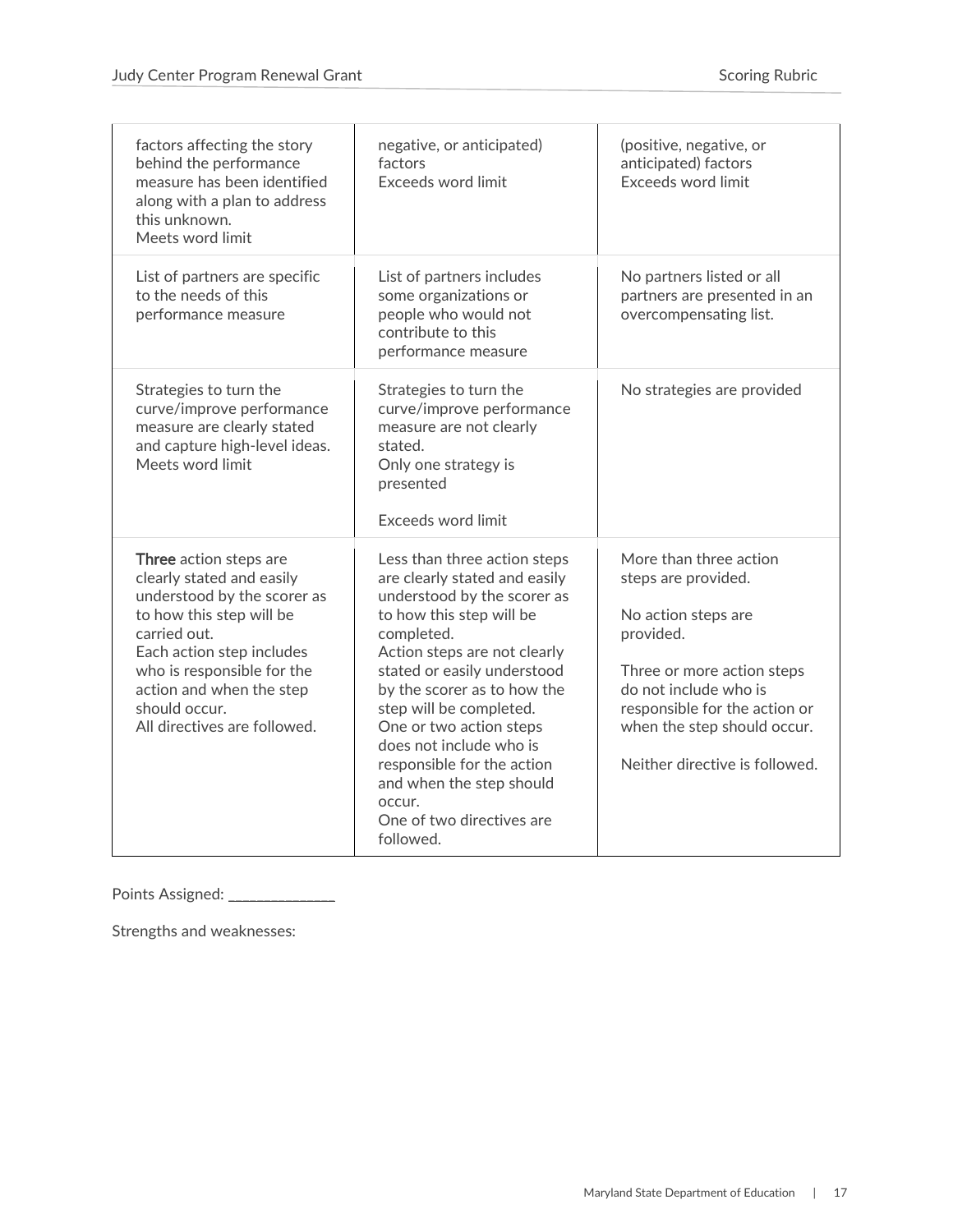#### <span id="page-18-0"></span>Criteria for Performance Measure 6: Applicant's Choice (5 points)

- One "Better off" performance measure is selected from provided examples
- Explanation addressing how the performance measure will be tracked are clearly stated
- Explanation of current performance measure status is clearly stated
- Target for performance measure is both ambitious and realistic.
- Explanation of the story behind performance measure is comprehensive
- List of partners are specific to the needs of this performance measure
- Strategies to turn the curve/improve performance measure are clearly stated
- Action Steps are clearly stated
- Action Steps include who is responsible for the action and when the step should occur

#### Applicant's Choice of a "Better Off" Performance Measure (5 total points)

This performance measure must be selected from the list of "better off" performance measure options

| <b>Exemplary</b>                                                                                                                                                                                            | <b>Meets Standard</b>                                                                                                                                                                  | Does Not Meet Standard                                                                                                                                     |
|-------------------------------------------------------------------------------------------------------------------------------------------------------------------------------------------------------------|----------------------------------------------------------------------------------------------------------------------------------------------------------------------------------------|------------------------------------------------------------------------------------------------------------------------------------------------------------|
| In addition to meeting all<br>conditions listing in "Meets<br>Standard"                                                                                                                                     | Meets all conditions listed<br>for each criterion                                                                                                                                      | Does not meet one or more<br>of the conditions listed for<br>each criterion                                                                                |
| Points 4-5                                                                                                                                                                                                  | Points 2-3                                                                                                                                                                             | Points 0-1                                                                                                                                                 |
| Explanation addressing how<br>the performance measure<br>will be tracked are clearly<br>stated and realistic to<br>implement<br>Meets word limit                                                            | Explanation does not clearly<br>explain how the<br>performance measure will be<br>tracked or explanation is<br>vague<br>Exceeds word limit                                             | No explanation provided<br>Exceeds word limit                                                                                                              |
| <b>Explanation of current</b><br>performance measure status<br>is clearly articulated<br>Meets word limit                                                                                                   | Current performance<br>measure status is not clearly<br>articulated, or a well-<br>rounded answer is not<br>provided.<br>Exceeds word limit.                                           | Current performance<br>measure status is not<br>provided.                                                                                                  |
| Target for performance<br>measure is both ambitious<br>and realistic.<br>Target is stated in number or<br>percent values.                                                                                   | Target for performance<br>measure is not ambitious<br>and/or unrealistic for this<br>time period.<br>Target is not stated in a<br>number or percent value.                             | No target is provided, or<br>target is provided as a<br>narrative.                                                                                         |
| Explanation of the story<br>behind performance<br>measure is comprehensive,<br>including positive, negative,<br>and anticipated factors that<br>may play a role in the data.<br>Any uncertainty surrounding | Explanation of the story<br>behind the data includes<br>some factors, without<br>providing a comprehensive<br>explanation.<br>Explanation only includes<br>two of the three (positive, | Explanation is not provided<br>or does not articulate the<br>story behind the data<br>proficiently.<br>Explanation only includes 1<br>or none of the three |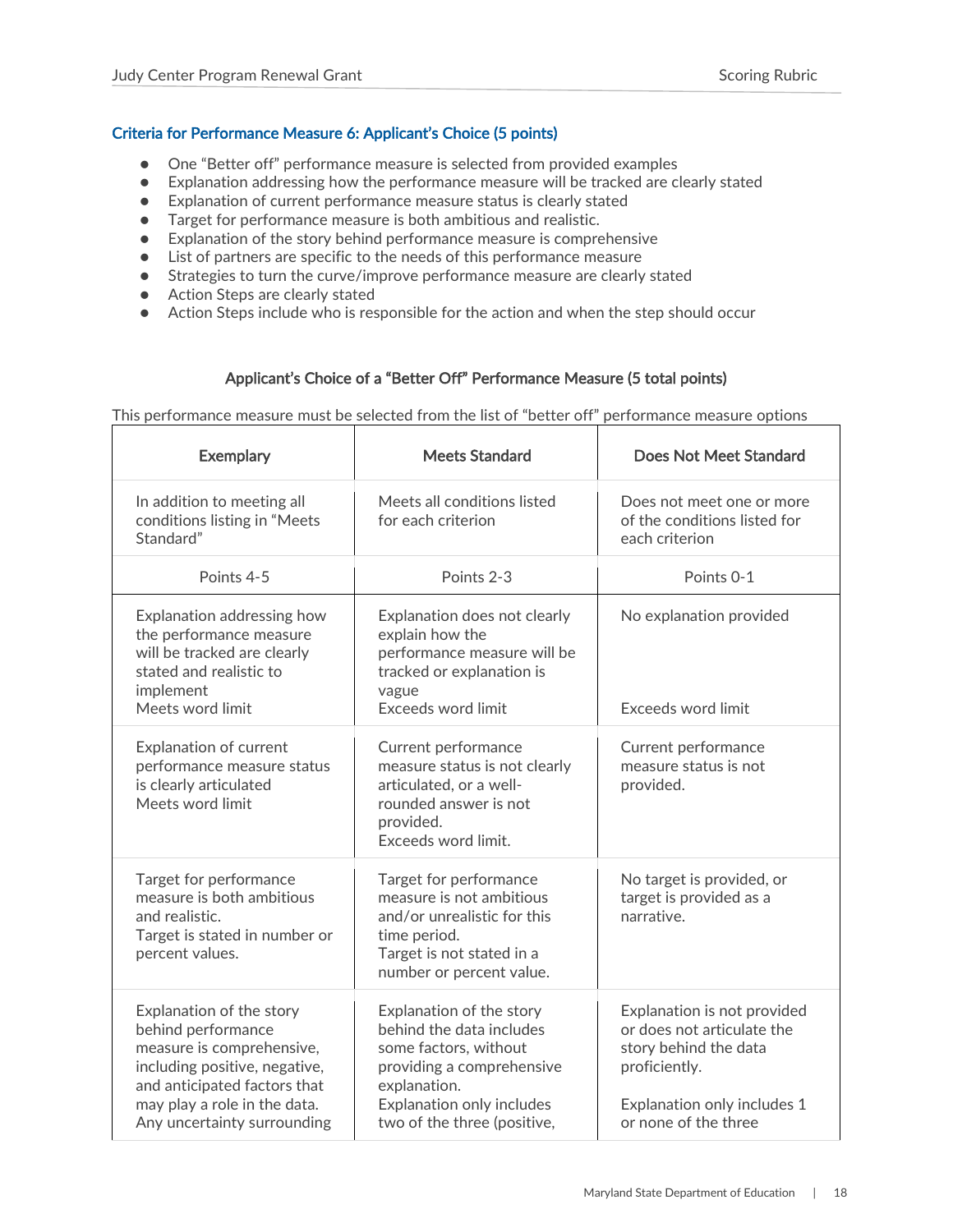| factors affecting the story<br>behind the performance<br>measure has been identified<br>along with a plan to address<br>this unknown.<br>Meets word limit                                                                                                              | negative, or anticipated)<br>factors<br>Exceeds word limit                                                                                                                                                                                                                                                                                                                                                                          | (positive, negative, or<br>anticipated) factors<br>Exceeds word limit                                                                                                                                                                      |
|------------------------------------------------------------------------------------------------------------------------------------------------------------------------------------------------------------------------------------------------------------------------|-------------------------------------------------------------------------------------------------------------------------------------------------------------------------------------------------------------------------------------------------------------------------------------------------------------------------------------------------------------------------------------------------------------------------------------|--------------------------------------------------------------------------------------------------------------------------------------------------------------------------------------------------------------------------------------------|
| List of partners are specific<br>to the needs of this<br>performance measure                                                                                                                                                                                           | List of partners includes<br>some organizations or<br>people who would not<br>contribute to this<br>performance measure                                                                                                                                                                                                                                                                                                             | No partners listed or all<br>partners are presented in an<br>overcompensating list.                                                                                                                                                        |
| Strategies to turn the<br>curve/improve performance<br>measure are clearly stated<br>and capture high-level ideas.<br>Meets word limit                                                                                                                                 | Strategies to turn the<br>curve/improve performance<br>measure are not clearly<br>stated.<br>Only one strategy is<br>presented<br><b>Exceeds word limit</b>                                                                                                                                                                                                                                                                         | No strategies are provided                                                                                                                                                                                                                 |
| Three action steps are<br>clearly stated and easily<br>understood by the scorer as<br>to how this step will be<br>carried out.<br>Each action step includes<br>who is responsible for the<br>action and when the step<br>should occur.<br>All directives are followed. | Less than three action steps<br>are clearly stated and easily<br>understood by the scorer as<br>to how this step will be<br>completed.<br>Action steps are not clearly<br>stated or easily understood<br>by the scorer as to how the<br>step will be completed.<br>One or two action steps<br>does not include who is<br>responsible for the action<br>and when the step should<br>OCCUL.<br>One of two directives are<br>followed. | More than three action<br>steps are provided.<br>No action steps are<br>provided.<br>Three or more action steps<br>do not include who is<br>responsible for the action or<br>when the step should occur.<br>Neither directive is followed. |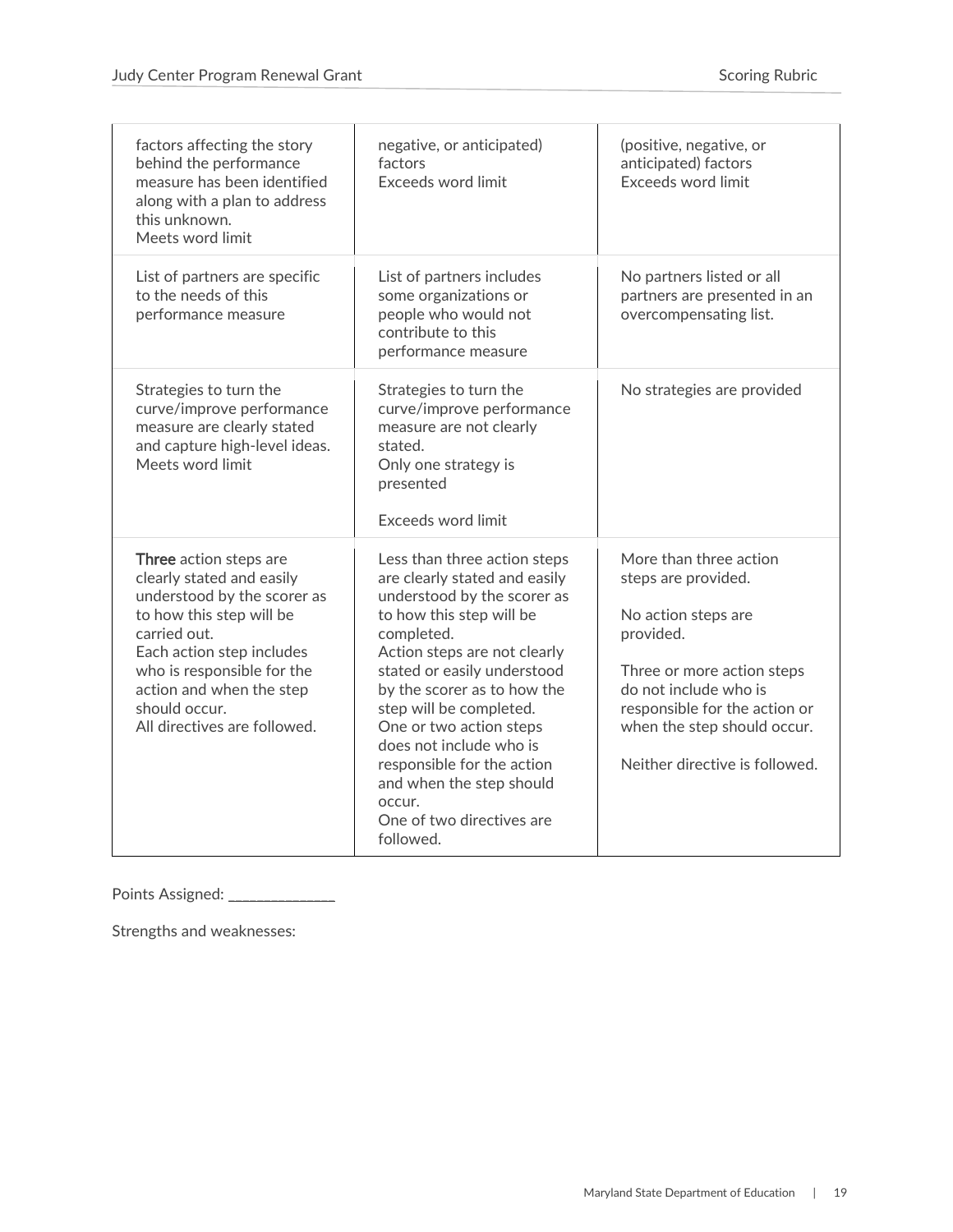### <span id="page-20-0"></span>BUDGET NARRATIVE (30 POINTS)

Criteria:

- Provides a budget narrative justifying all expenses.
- Presents an explanation as to how all costs are reasonable and allowable.
- Organizes line items by appropriate budget categories (i.e., "objects"), and provides totals for each category.
- Contains no vague line items. All line items are for specific expenses.
- All line items contain the calculations used to derive the expected cost.
- Covers all expenses implied or stated in the budget narrative.
- Includes only those expenses clearly stated in the budget narrative.
- Presents all requested funds and in-kind contributions for the total cost of the project.
- Follows the prescribed format (see Grant Information Guide).
- Indirect costs are calculated at a reasonable rate.
- Budget contains no mathematical errors.

#### Budget Narrative (30 points)

| <b>Exemplary</b>                                                                                         | <b>Meets Standard</b>                                                                                              | Does Not Meet Standard                                                                                           |
|----------------------------------------------------------------------------------------------------------|--------------------------------------------------------------------------------------------------------------------|------------------------------------------------------------------------------------------------------------------|
| In addition to meeting all<br>conditions listing in "Meets<br>Standard"                                  | Meets all conditions listed<br>for each criterion                                                                  | Does not meet one or more<br>of the conditions listed for<br>each criterion                                      |
| <b>Points 24-30</b>                                                                                      | <b>Points 12-23</b>                                                                                                | Points 0-11                                                                                                      |
| Projects budget through<br>completion of grant in the<br>following requirements:                         | Limited projection of budget<br>through completion of grant<br>in at least two of the<br>following:                | Does not project budget<br>through completion of grant<br>in the following<br>requirements:                      |
| Provides a budget narrative<br>justifying all expenses as<br>they relate to the purpose of<br>the grant. | Provides a budget narrative<br>justifying most expenses,<br>some items don't align to the<br>purpose of the grant. | Provides a budget narrative,<br>but many expenses are not<br>justified.                                          |
| Presents a clear explanation<br>of costs being reasonable<br>and allowable.                              | Presents a vague<br>explanation of how costs are<br>reasonable and allowable.                                      | There are gaps in<br>explanation of costs and lack<br>demonstration of<br>reasonableness or being<br>allowed.    |
| Organizes line items by the<br>budget categories and<br>provides totals for each<br>category.            | Organizes line items by the<br>budget categories and<br>provides totals for each<br>category.                      | Line items are not organized<br>by the budget categories<br>and/or totals are not<br>provided for each category. |
| All line items contain the<br>calculations used to derive<br>the expected cost.                          | Most line items contain the<br>calculations used to derive<br>the expected cost.                                   |                                                                                                                  |